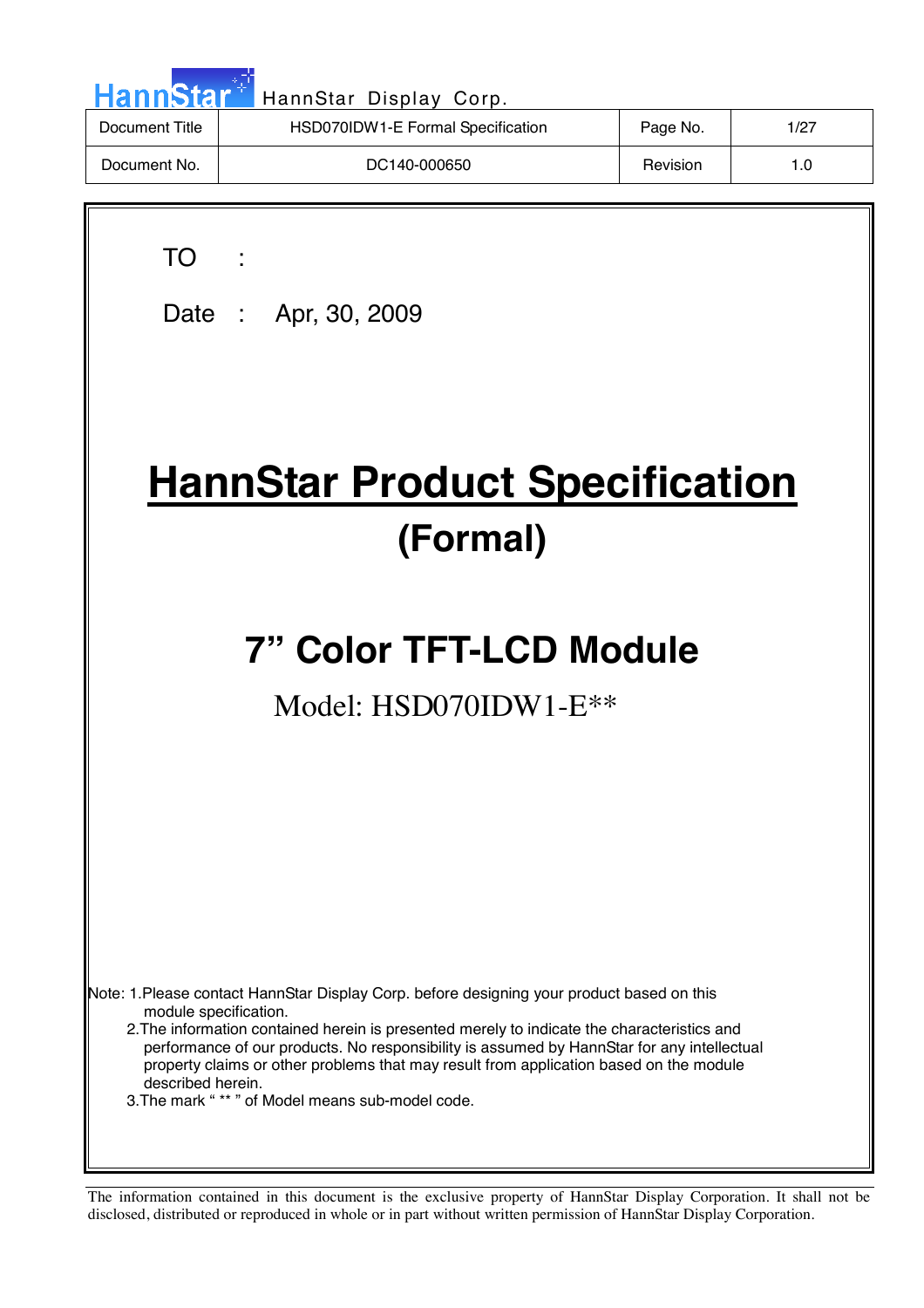| HannStar <sup>*</sup> | HannStar Display Corp.            |                 |      |
|-----------------------|-----------------------------------|-----------------|------|
| Document Title        | HSD070IDW1-E Formal Specification | Page No.        | 2/27 |
| Document No.          | DC140-000650                      | <b>Revision</b> | 1.0  |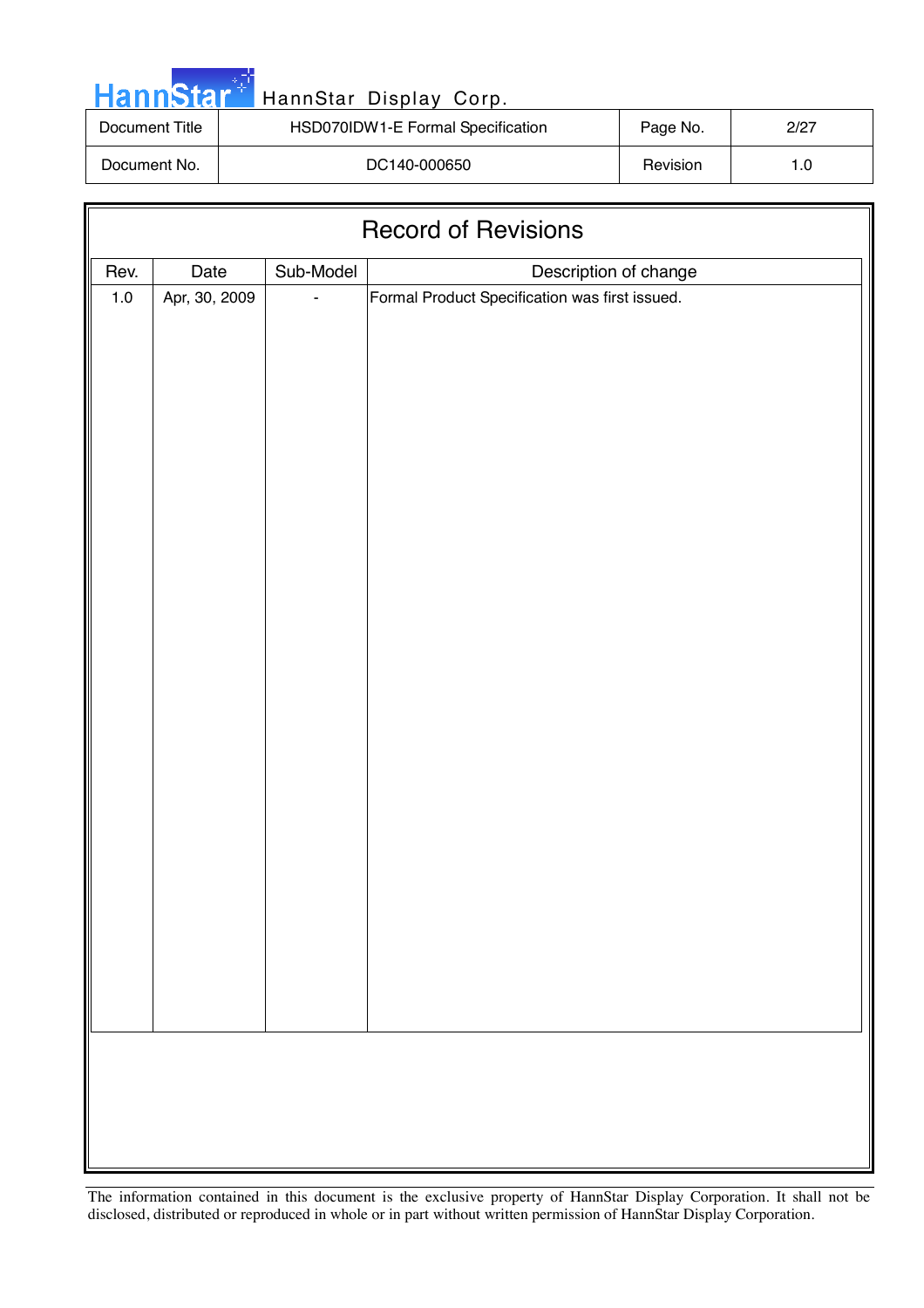| HannStar <sup>*</sup> | HannStar Display Corp.            |          |      |
|-----------------------|-----------------------------------|----------|------|
| Document Title        | HSD070IDW1-E Formal Specification | Page No. | 3/27 |
| Document No.          | DC140-000650                      | Revision | 1.0  |

والمرار

| Contents |
|----------|
|----------|

| 1.0  | p.4  |
|------|------|
| 2.0  | p.5  |
| 3.0  | p.6  |
| 4.0  | p.10 |
| 5.0  | p.11 |
| 6.0  | p.13 |
| 7.0  | p.21 |
| 8.0  | p.22 |
| 9.0  | p.24 |
| 10.0 | p.25 |
| 11.0 | p.26 |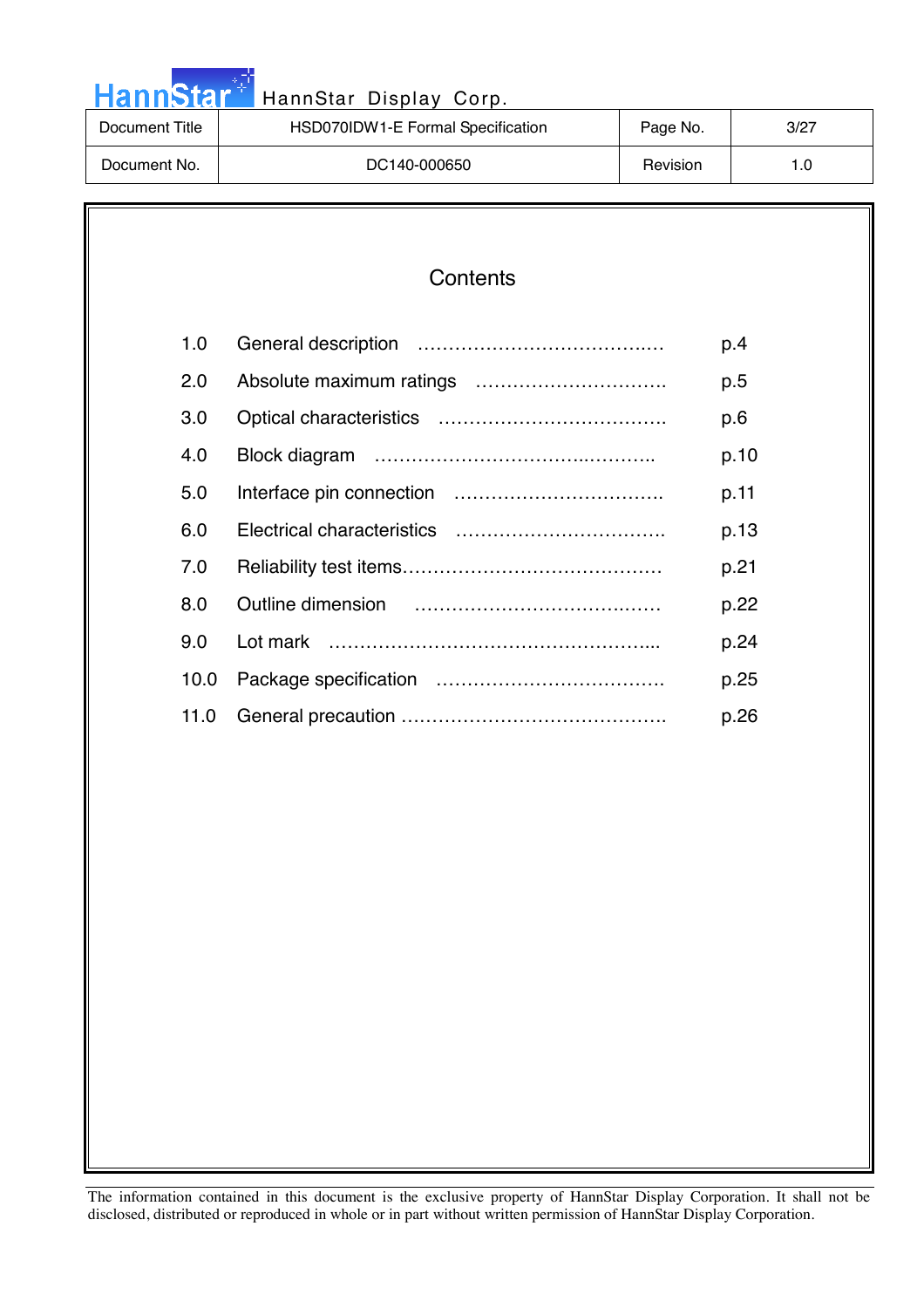

# Hann Star<sup>#T</sup> HannStar Display Corp.

| Document Title | HSD070IDW1-E Formal Specification | Page No. | 4/27 |
|----------------|-----------------------------------|----------|------|
| Document No.   | DC140-000650                      | Revision | 1.0  |

# **1.0 GENERAL DESCRIPTION**

### **1.1 Introduction**

HannStar Display model HSD070IDW1-E is a color active matrix thin film transistor (TFT) liquid crystal display (LCD) that uses amorphous silicon TFT as a switching device. This model is composed of a TFT LCD panel, a driving circuit and a backlight system. This TFT LCD has a 7.0 (16:9) inch diagonally measured active display area with WVGA (800 horizontal by 480 vertical pixel) resolution.

### **1.2 Features**

- 7 (16:9 diagonal) inch configuration
- $\blacksquare$  6 bits + FRC driver with 1 channel TTL interface
- LED Backlight
- Up/Down, Left/Right reversion selection
- RoHS/ Halogen Free Compliance

# **1.3 Applications**

- Automotive
- Mobile NB
- Digital Photo frame
- Multimedia applications and Others AV system

## **1.4 General information**

| Item                     |                   | Specification                             | Unit   |
|--------------------------|-------------------|-------------------------------------------|--------|
| <b>Outline Dimension</b> |                   | 164.9 x 100.0 x 5.7 (Typ.)                | mm     |
| Display area             |                   | 153.6(H) x 86.64(V)                       | mm     |
| Number of Pixel          |                   | 800 RGB(H) x 480(V)                       | pixels |
| Pixel pitch              |                   | $0.192(H) \times 0.1805(V)$               | mm     |
| Pixel arrangement        |                   | <b>RGB Vertical stripe</b>                |        |
| Display mode             |                   | Normally white                            |        |
| Surface treatment        |                   | Antiglare, Hard-Coating(3H) with EWV film |        |
| Weight                   |                   | 170 (Typ.)                                | g      |
| Back-light               |                   | Single LED (Side-Light type)              |        |
| Power<br>Consumption     | <b>B/L System</b> | $2.16$ (Max.)                             | W      |

### **1.5 Mechanical Information**

|                           | Item          | Min.  | Typ.  | Max.  | Unit |
|---------------------------|---------------|-------|-------|-------|------|
|                           | Horizontal(H) | 164.6 | 164.9 | 165.2 | mm   |
| Module<br><b>Size</b>     | Vertical(V)   | 99.7  | 100.0 | 100.3 | mm   |
|                           | Depth(D)      | 5.4   | 5.7   | 6.0   | mm   |
| Weight (Without inverter) |               |       | 170   |       |      |
|                           |               |       |       |       |      |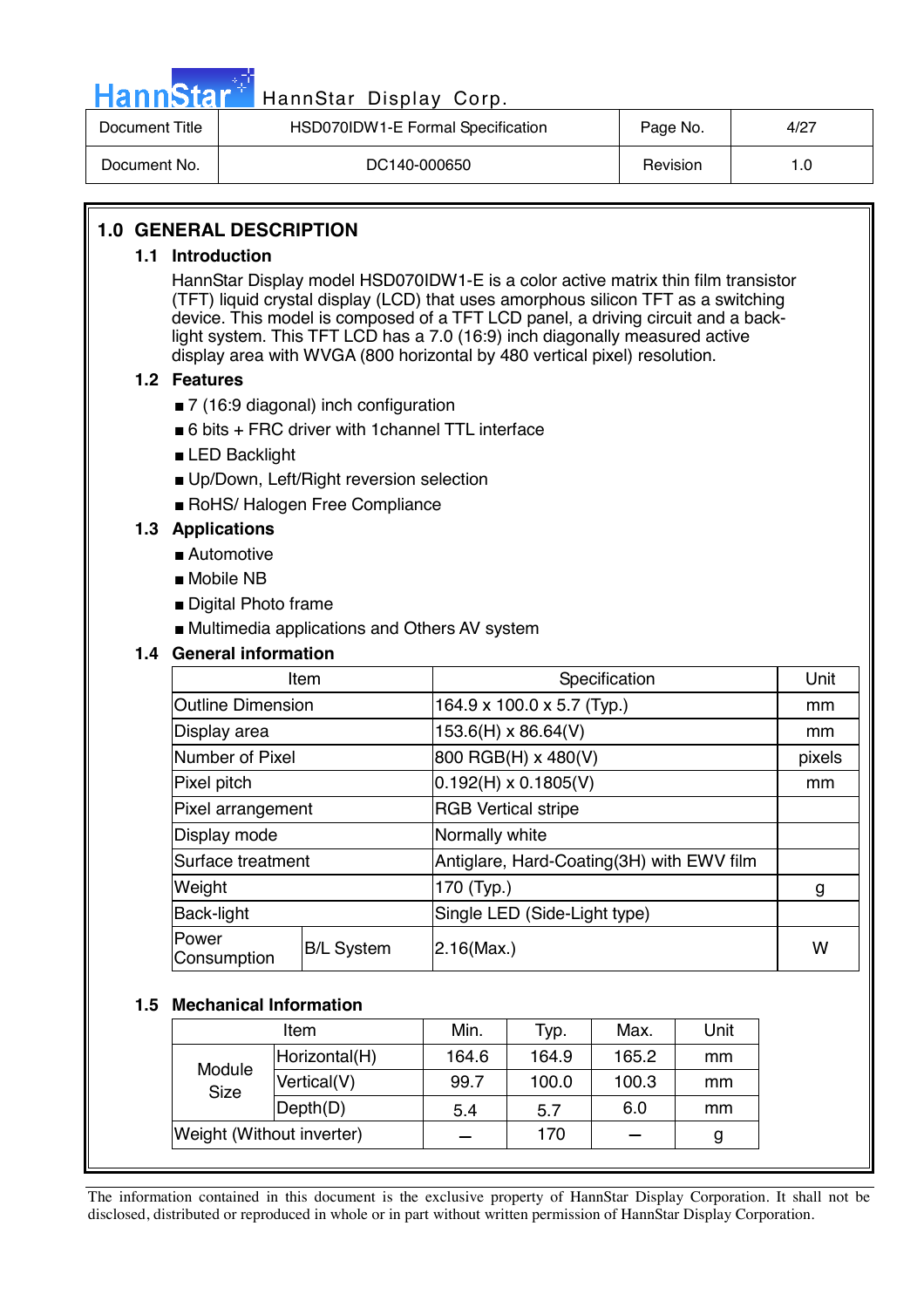|  | HannStar <sup>*</sup> |  |
|--|-----------------------|--|
|  |                       |  |
|  |                       |  |

# HannStar Display Corp.

| Document Title | HSD070IDW1-E Formal Specification | Page No. | 5/27 |
|----------------|-----------------------------------|----------|------|
| Document No.   | DC140-000650                      | Revision |      |

# **2.0 ABSOLUTE MAXIMUM RATINGS**

### **2.1 Electrical Absolute Rating 2.1.1 TFT LCD Module**

# Item  $\vert$  Symbol | Min. | Max. | Unit | Note  $Vcc$  -0.3 6.0 V GND=0  $V_{GH}$  0.3 40 V GND=0  $V_{\text{GL}}$  -20 0.3 V GND=0  $AV_{DD}$  0.5 15 V AGND=0 Power supply voltage  $V_{COM}$  0 6 V Logic Signal Input Level  $\begin{vmatrix} 1 & 1 \\ 0 & 1 \end{vmatrix}$  -0.3  $\begin{vmatrix} 1 & 1 \\ 0 & -0.3 \end{vmatrix}$  Vcc +0.3  $\begin{vmatrix} 1 & 1 \\ 0 & 1 \end{vmatrix}$

# **2.1.2 Back-Light Unit**

| -                  |        |      |                          |      |                |
|--------------------|--------|------|--------------------------|------|----------------|
| ltem               | Symbol | Typ. | Max.                     | Unit | <b>Note</b>    |
| <b>LED</b> current |        | 180  | $\sim$                   | mA   | $(1)$ $(2)(3)$ |
| <b>LED</b> voltage | V      | 10.5 | $\overline{\phantom{a}}$ |      | $(1)$ $(2)(3)$ |

**Note** 

- (1) Permanent damage may occur to the LCD module if beyond this specification. Functional operation should be restricted to the conditions described under normal operating conditions.
- (2) Ta = $25 \pm 2^{\circ}$ C
- (3) Test Condition: LED current 180 mA. The LED lifetime could be decreased if operating IL is larger than 180mA.

# **2.2 Environment Absolute Rating**

| Item                         | Symbol | Min.  | Max. | 'Jnit  | <b>Note</b> |
|------------------------------|--------|-------|------|--------|-------------|
| <b>Operating Temperature</b> | opa    | $-20$ |      |        |             |
| Storage Temperature          | ⊹stq   | -30   | 80   | $\sim$ |             |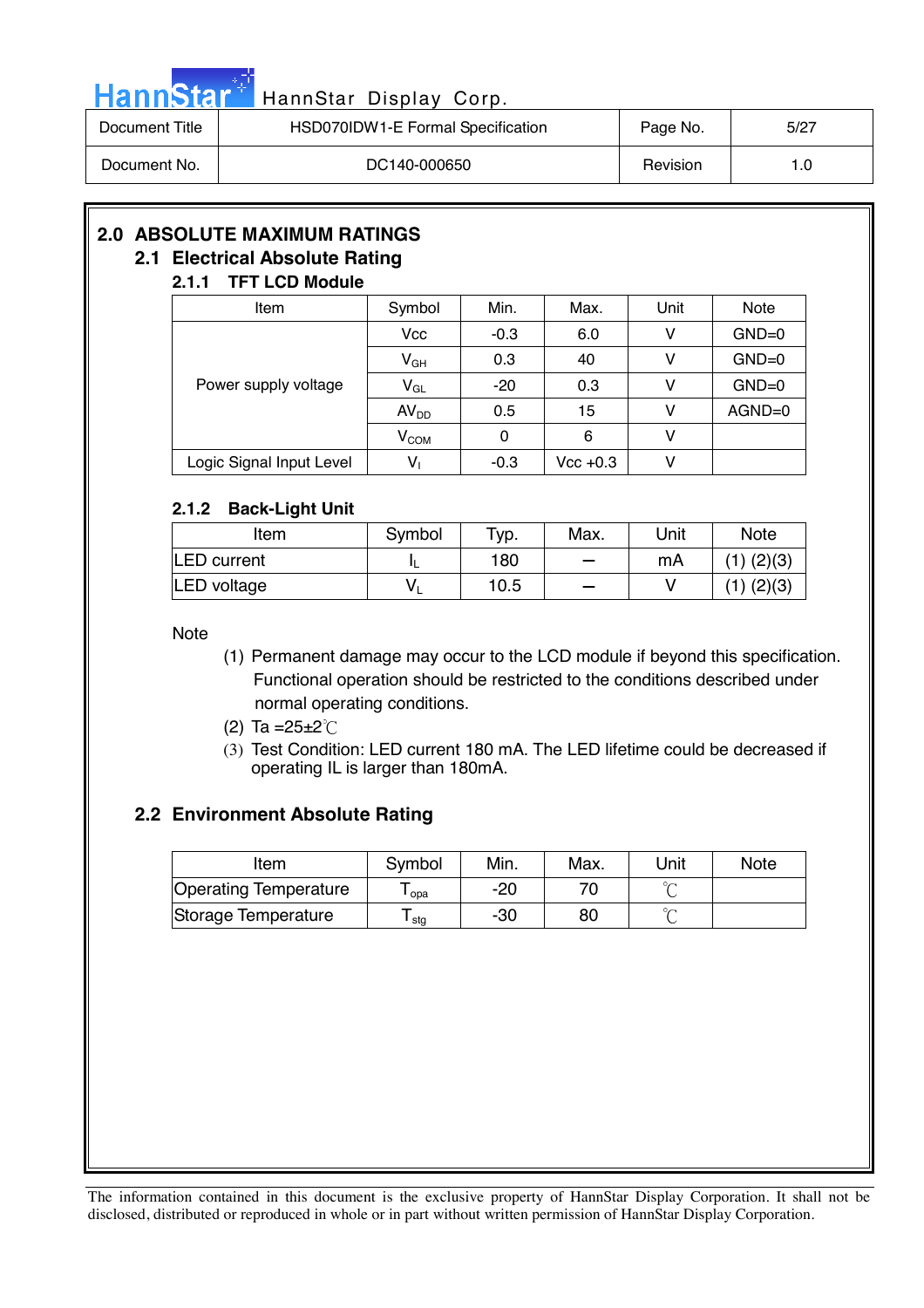

# HannStar<sup>t HannStar</sup> Display Corp.

| Document Title | HSD070IDW1-E Formal Specification | Page No. | 6/27 |
|----------------|-----------------------------------|----------|------|
| Document No.   | DC140-000650                      | Revision |      |

# **3.0 OPTICAL CHARACTERISTICS**

# **3.1 Optical specification**

| Item                               |         |                       | Symbol Condition  | Min.  | Typ.  | Max.           | Unit                 | <b>Note</b>               |  |
|------------------------------------|---------|-----------------------|-------------------|-------|-------|----------------|----------------------|---------------------------|--|
| Contrast                           |         | <b>CR</b>             |                   | 400   | 500   |                |                      | (1)(2)                    |  |
| Response                           | Rising  | $T_{\sf R}$           |                   |       | 5     | $\overline{7}$ |                      |                           |  |
| time                               | Falling | $T_F$                 | $\Theta = 0$      |       | 20    | 28             | msec                 | (1)(3)                    |  |
| White luminance<br>(Center)        |         | $Y_L$                 | Normal<br>viewing | 360   | 450   |                | $\text{cd/m}^2$      | (1)(4)<br>$(l_L = 140mA)$ |  |
| Color                              |         |                       | angle             | 0.260 | 0.310 | 0.360          |                      |                           |  |
| chromaticity<br>White<br>(CIE1931) |         | $W_{v}$               |                   | 0.280 | 0.330 | 0.380          |                      |                           |  |
|                                    | Hor.    | $\Theta_L$            |                   | 60    | 75    |                |                      |                           |  |
| Viewing                            |         | $\Theta_{\rm R}$      |                   | 60    | 75    |                |                      | (1)(4)                    |  |
| angle                              | Ver.    | $\Theta$ u            | CR > 10           | 40    | 60    |                |                      |                           |  |
|                                    |         | $\Theta_{\mathsf{D}}$ |                   | 50    | 70    |                |                      |                           |  |
| <b>Brightness uniformity</b>       |         | B <sub>UNI</sub>      | $\Theta = 0$      | 70    | -     |                | $\frac{1}{\sqrt{2}}$ | (5)(7)                    |  |
| <b>Optima View Direction</b>       |         |                       | O'<br>6<br>clock  |       |       |                |                      |                           |  |

# **3.2 Measuring Condition**

- Measuring surrounding: dark room
- **ELED current**  $I_L$ **: 180mA**
- Ambient temperature: 25±2°C
- 15min. warm-up time.

# **3.3 Measuring Equipment**

- FPM520 of Westar Display technologies, INC., which utilized SR-3 for Chromaticity and BM-5A for other optical characteristics.
- Measuring spot size:  $20 \sim 21$  mm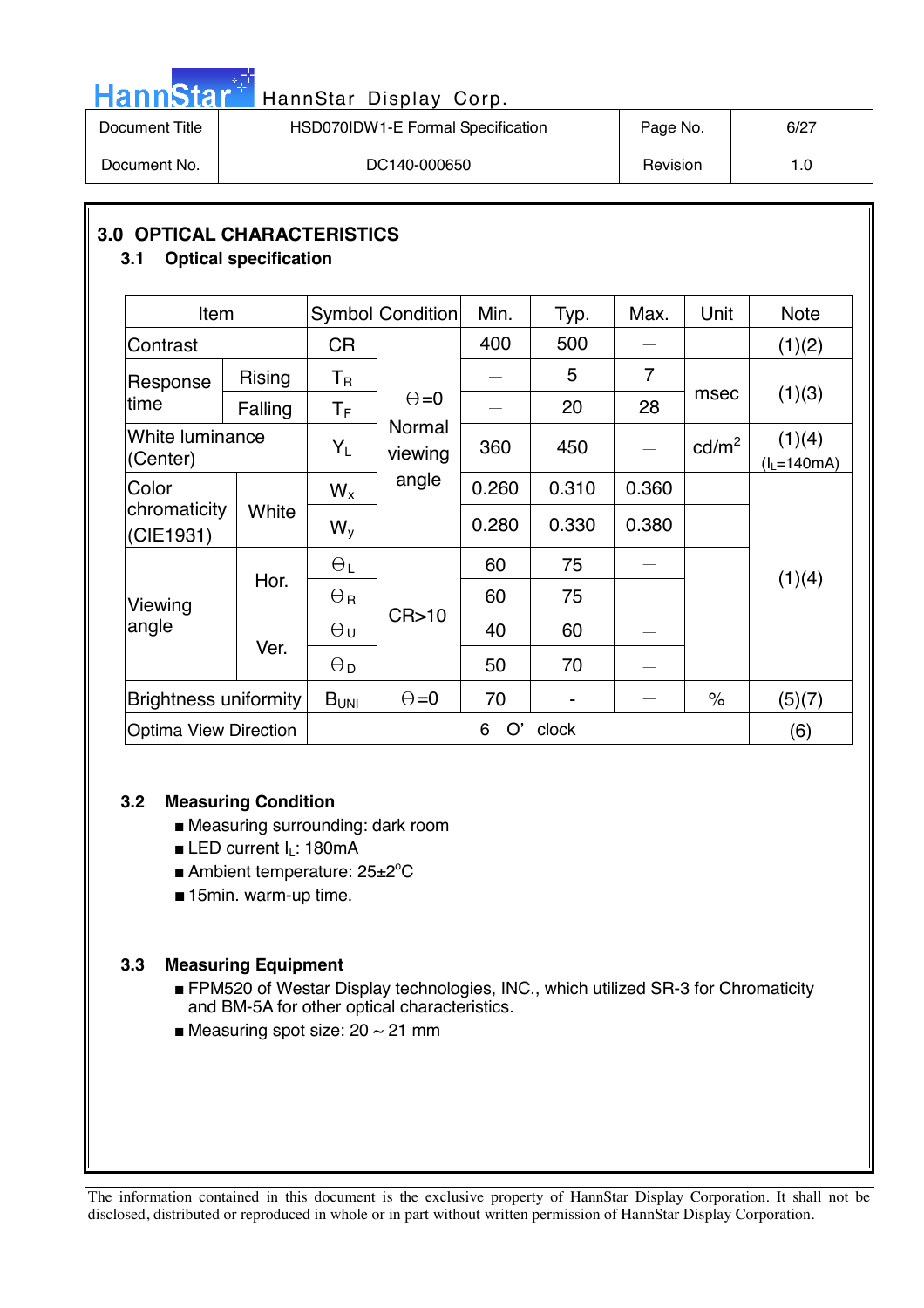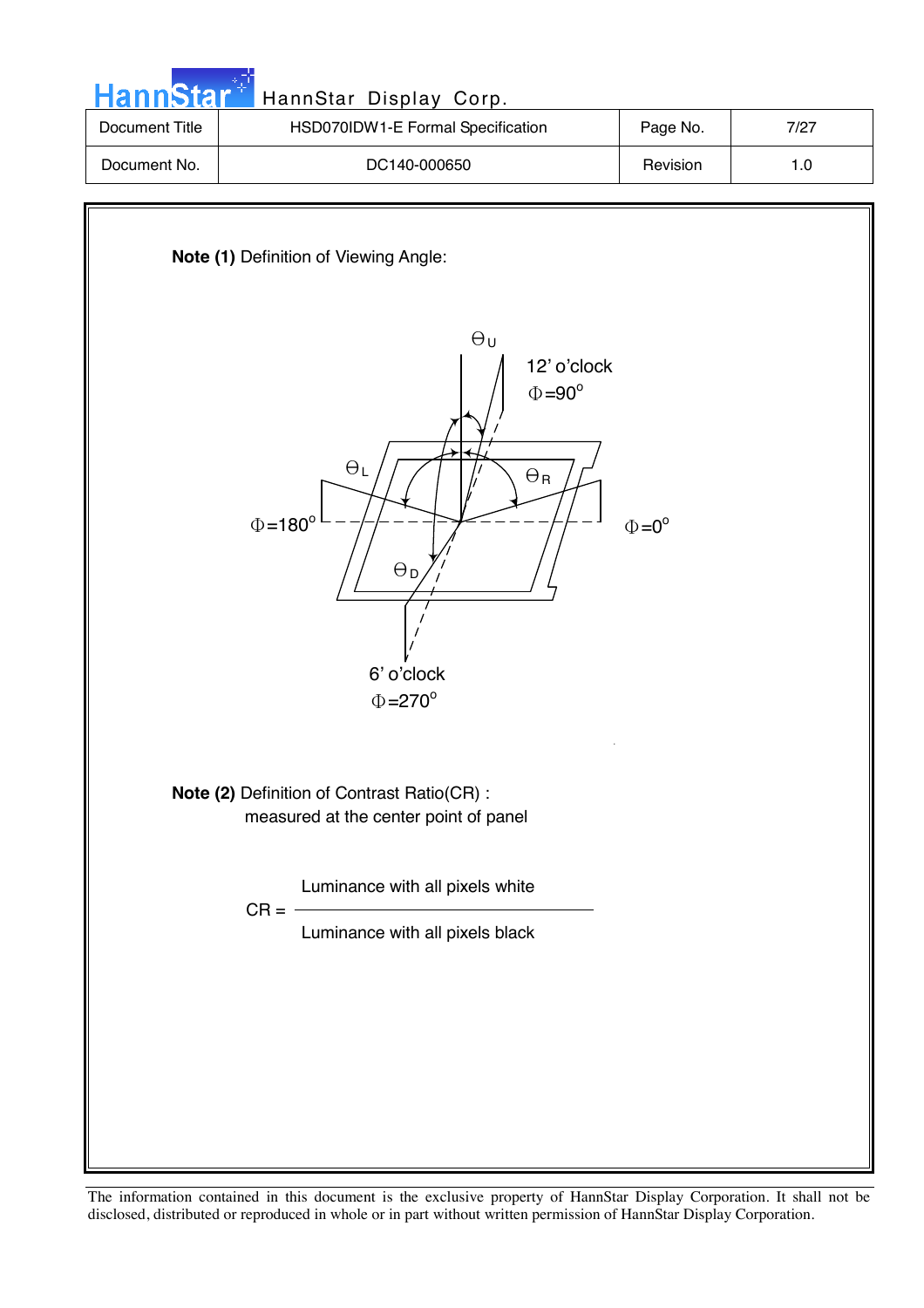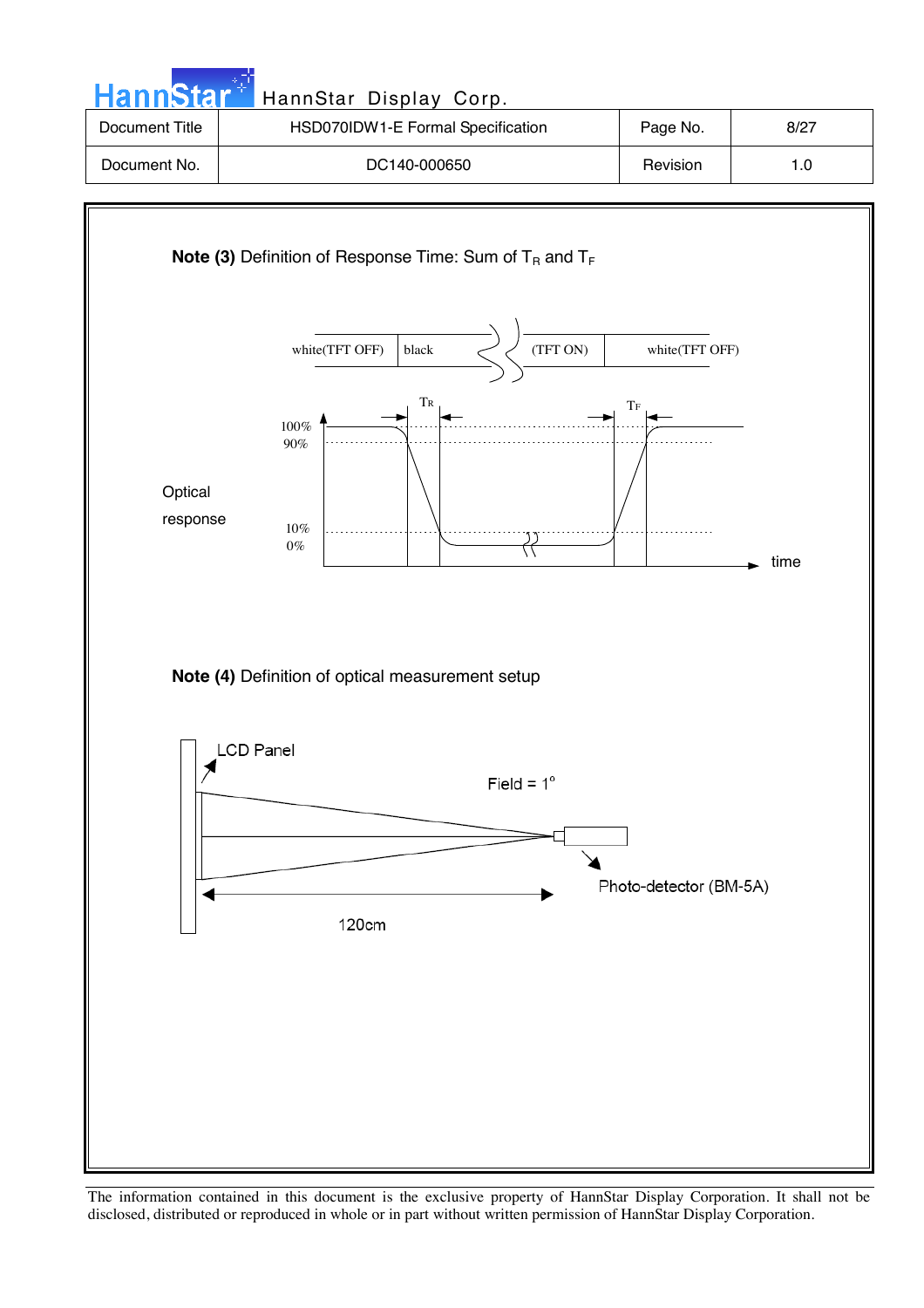

The information contained in this document is the exclusive property of HannStar Display Corporation. It shall not be disclosed, distributed or reproduced in whole or in part without written permission of HannStar Display Corporation.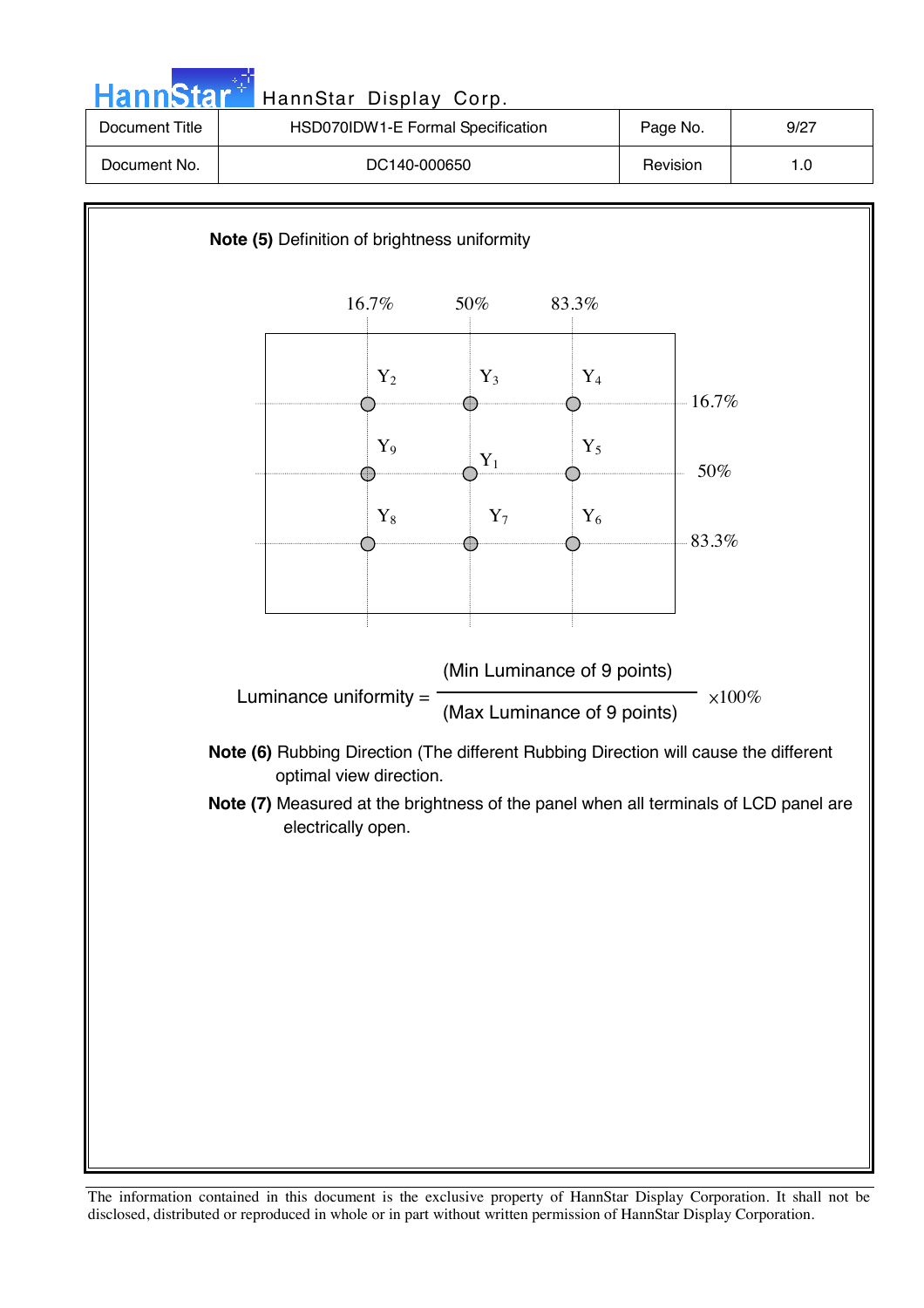

<sup>480,</sup>  800 800 pixel (2400 Dots) 480,1 R

 $G \mid B$ 

R

480 Lines

The information contained in this document is the exclusive property of HannStar Display Corporation. It shall not be disclosed, distributed or reproduced in whole or in part without written permission of HannStar Display Corporation.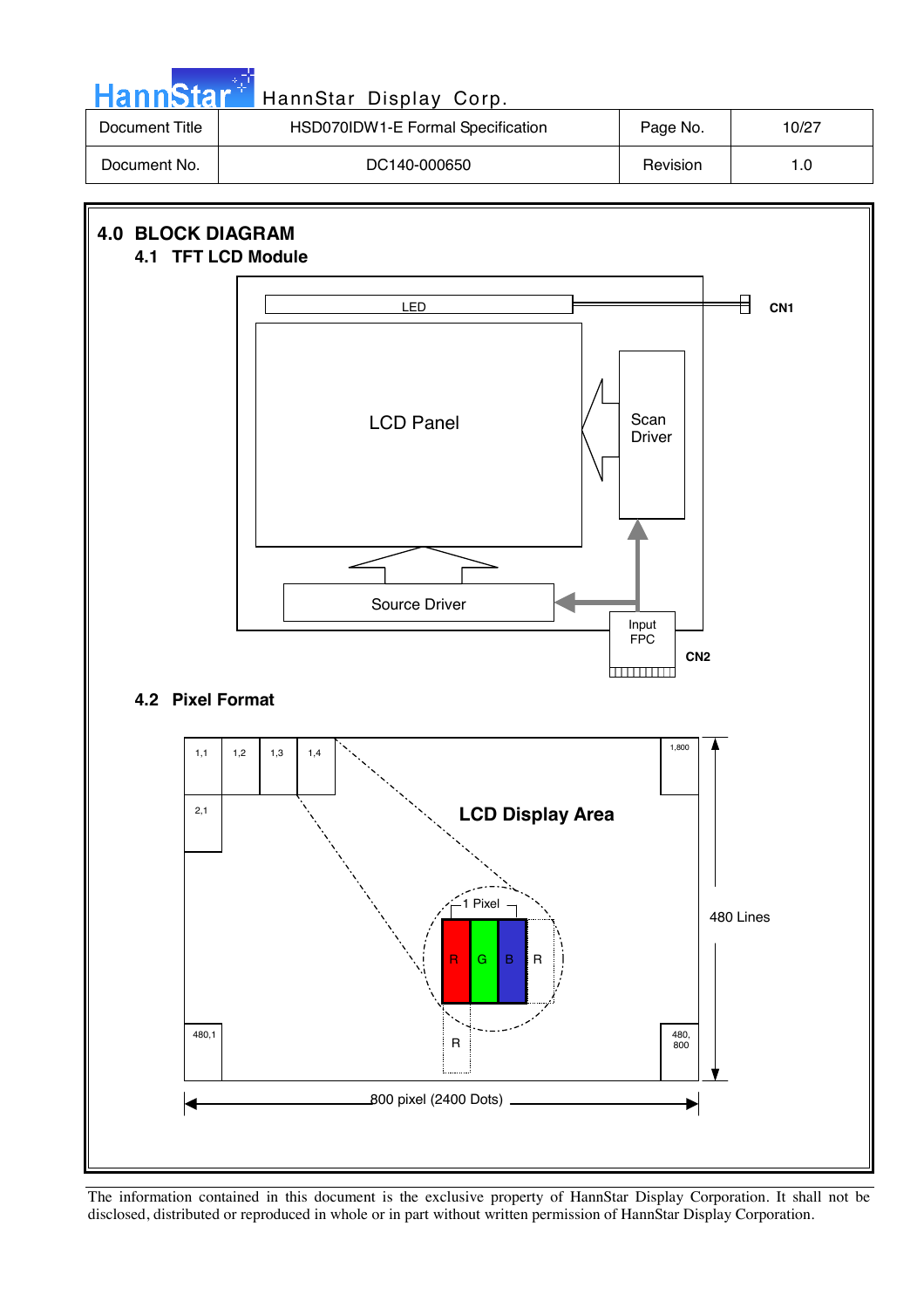|  |  | HannStar <b>*</b> |  |
|--|--|-------------------|--|
|  |  |                   |  |
|  |  |                   |  |

# HannStar Display Corp.

| Document Title | HSD070IDW1-E Formal Specification |          | 11/27 |
|----------------|-----------------------------------|----------|-------|
| Document No.   | DC140-000650                      | Revision | 1.0   |

|                        |                 |                | CN2 (Input signal): FPC Down Connector, (FH28-60S-0.5SH (HIROSE), 60pin, pitch = 0.5mm)                                                                    |  |
|------------------------|-----------------|----------------|------------------------------------------------------------------------------------------------------------------------------------------------------------|--|
| <b>Terminal</b><br>no. | <b>Symbol</b>   | I/O            | <b>Function</b>                                                                                                                                            |  |
| 1                      | <b>AGND</b>     | $\mathsf{P}$   | Analog Ground                                                                                                                                              |  |
| 2                      | <b>AVDD</b>     | $\overline{P}$ | Analog Power                                                                                                                                               |  |
| 3                      | <b>VCC</b>      | P              | <b>Digital Power</b>                                                                                                                                       |  |
| 4                      | R <sub>0</sub>  |                | Data Input(LSB)                                                                                                                                            |  |
| $\overline{5}$         | R1              |                | Data Input                                                                                                                                                 |  |
| 6                      | R <sub>2</sub>  |                | Data Input                                                                                                                                                 |  |
| 7                      | R <sub>3</sub>  |                | Data Input                                                                                                                                                 |  |
| 8                      | R <sub>4</sub>  |                | Data Input                                                                                                                                                 |  |
| 9                      | R <sub>5</sub>  |                | Data Input                                                                                                                                                 |  |
| 10                     | R <sub>6</sub>  |                | Data Input                                                                                                                                                 |  |
| 11                     | R <sub>7</sub>  |                | Data Input(MSB)                                                                                                                                            |  |
| 12                     | G <sub>0</sub>  |                | Data Input(LSB)                                                                                                                                            |  |
| 13                     | G <sub>1</sub>  |                | Data Input                                                                                                                                                 |  |
| 14                     | $\overline{G2}$ | I              | Data Input                                                                                                                                                 |  |
| 15                     | G <sub>3</sub>  |                | Data Input                                                                                                                                                 |  |
| 16                     | G4              |                | Data Input                                                                                                                                                 |  |
| 17                     | G <sub>5</sub>  |                | Data Input                                                                                                                                                 |  |
| 18                     | G <sub>6</sub>  |                | Data Input                                                                                                                                                 |  |
| 19                     | G7              |                | Data Input(MSB)                                                                                                                                            |  |
| $\overline{20}$        | B <sub>0</sub>  |                | Data Input(LSB)                                                                                                                                            |  |
| 21                     | <b>B1</b>       |                | Data Input                                                                                                                                                 |  |
| 22                     | B <sub>2</sub>  |                | Data Input                                                                                                                                                 |  |
| 23                     | B <sub>3</sub>  |                | Data Input                                                                                                                                                 |  |
| 24                     | B4              |                | Data Input                                                                                                                                                 |  |
| 25                     | B <sub>5</sub>  |                | Data Input                                                                                                                                                 |  |
| 26                     | B <sub>6</sub>  |                | Data Input                                                                                                                                                 |  |
| 27                     | <b>B7</b>       |                | Data Input(MSB)                                                                                                                                            |  |
| 28                     | <b>DCLK</b>     |                | Clock input                                                                                                                                                |  |
| 29                     | DE              |                | Data Enable signal                                                                                                                                         |  |
| 30                     | <b>HSD</b>      |                | Horizontal sync input. Negative polarity                                                                                                                   |  |
| 31                     | <b>VSD</b>      |                | Vertical sync input. Negative polarity                                                                                                                     |  |
| 32                     | MODE3           | L              | DE/SYNC mode select .normally pull high H:DE<br>mode.L:HSD/VSD mode                                                                                        |  |
| 33                     | <b>RSTB</b>     | L              | global reset pin. Active low to enter reset state. suggest to<br>connecting with an RC reset circuit for stability .normally pull<br>high.                 |  |
| 34                     | <b>STBYB</b>    | L              | standby mode, normally pull high STBYB="1", normal<br>operation STBYB="0", timming control, soruce driver will<br>turn off, all output are high-Z          |  |
| 35                     | <b>SHLR</b>     | L              | Source right or left sequence control. SHLR="L", shift left:last<br>data=S1<-S2S1200=first data SHLR="H", shift right:first<br>data=S1->SS2S1200=last data |  |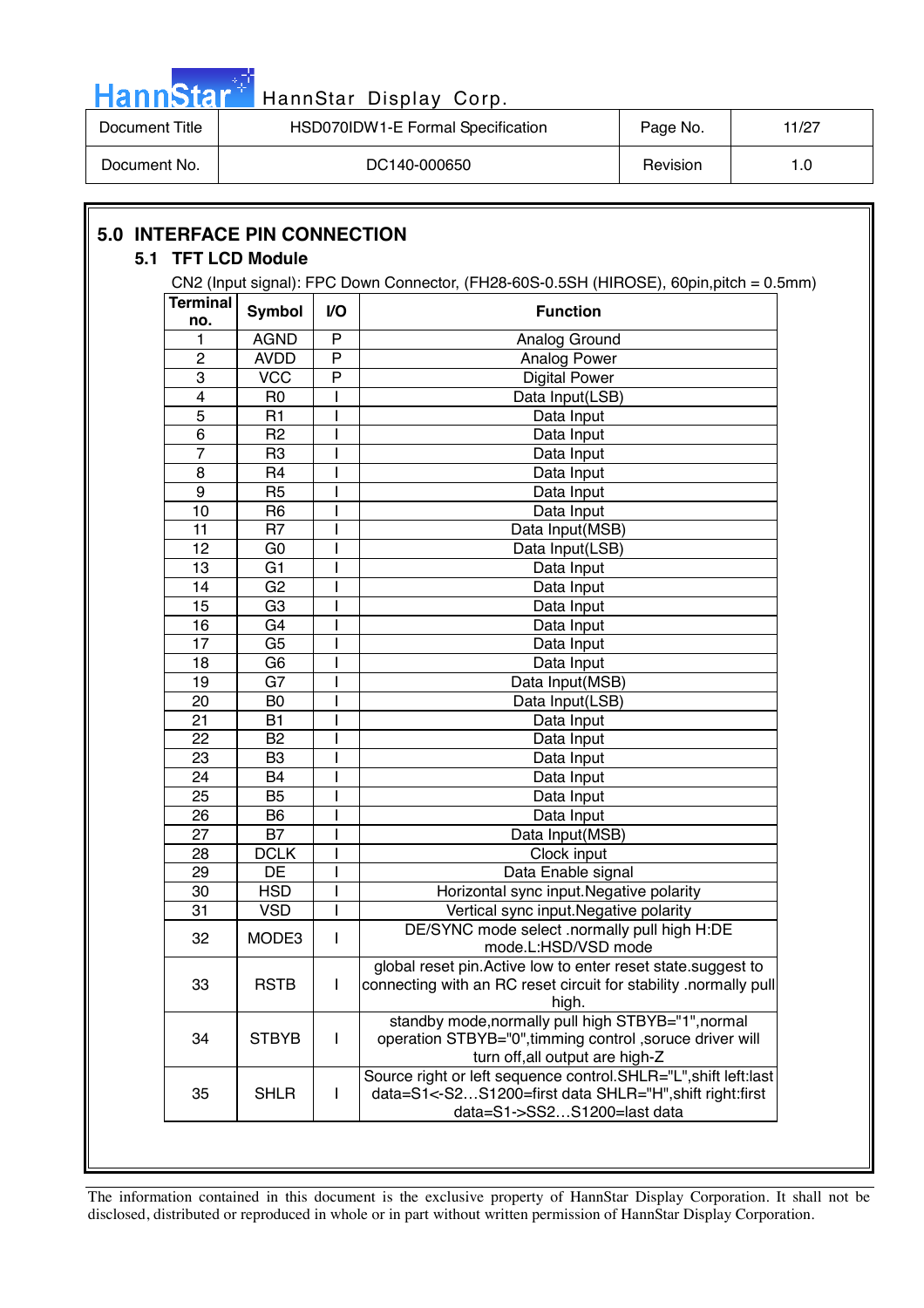# HannStar<sup>t HannStar Display Corp.</sup> 2006. 2007.

| Document Title | HSD070IDW1-E Formal Specification | Page No. | 12/27 |
|----------------|-----------------------------------|----------|-------|
| Document No.   | DC140-000650                      | Revision | 1.0   |

| <b>Terminal</b> | <b>Symbol</b><br>V <sub>O</sub><br><b>Function</b> |                                                                                                                                                    |                                                                                                       |  |  |  |
|-----------------|----------------------------------------------------|----------------------------------------------------------------------------------------------------------------------------------------------------|-------------------------------------------------------------------------------------------------------|--|--|--|
| no.             |                                                    | P                                                                                                                                                  |                                                                                                       |  |  |  |
| 36              | <b>VCC</b>                                         |                                                                                                                                                    | <b>Digital Power</b>                                                                                  |  |  |  |
| 37              | <b>UPDN</b>                                        | $\mathbf{I}$                                                                                                                                       | gate up or down scan control. UPDN="L", DOWN shift:<br>G1->G2->G480; UPDN="H", up shift: G1<-G2<-G480 |  |  |  |
| 38              | <b>GND</b>                                         | P                                                                                                                                                  | Digital Ground                                                                                        |  |  |  |
| 39              | <b>AGND</b>                                        | P                                                                                                                                                  | Analog Ground                                                                                         |  |  |  |
| 40              | <b>AVDD</b>                                        | $\overline{\mathsf{P}}$                                                                                                                            | Analog Power                                                                                          |  |  |  |
| 41              | <b>VCOMin</b>                                      | I                                                                                                                                                  | For external VCOM DC input(Optional)                                                                  |  |  |  |
| 42              | <b>DITH</b>                                        | Dithering setting: DITH="H" 6bit resolution (last 2 bits of<br>input data truncated) (default setting) DITH="L" 8bit<br>$\mathbf{I}$<br>resolution |                                                                                                       |  |  |  |
| 43              | <b>NC</b>                                          | $\blacksquare$                                                                                                                                     | Not connect                                                                                           |  |  |  |
| 44              | <b>NC</b>                                          |                                                                                                                                                    | Not connect                                                                                           |  |  |  |
| 45              | V10                                                | P                                                                                                                                                  | Gamma correction voltage reference                                                                    |  |  |  |
| 46              | V <sub>9</sub>                                     | P                                                                                                                                                  | Gamma correction voltage reference                                                                    |  |  |  |
| 47              | V8                                                 | P                                                                                                                                                  | Gamma correction voltage reference                                                                    |  |  |  |
| 48              | V <sub>7</sub>                                     | P                                                                                                                                                  | Gamma correction voltage reference                                                                    |  |  |  |
| 49              | V <sub>6</sub>                                     | P                                                                                                                                                  | Gamma correction voltage reference                                                                    |  |  |  |
| 50              | V <sub>5</sub>                                     | P                                                                                                                                                  | Gamma correction voltage reference                                                                    |  |  |  |
| 51              | V <sub>4</sub>                                     | P                                                                                                                                                  | Gamma correction voltage reference                                                                    |  |  |  |
| 52              | V <sub>3</sub>                                     | P                                                                                                                                                  | Gamma correction voltage reference                                                                    |  |  |  |
| 53              | V <sub>2</sub>                                     | P                                                                                                                                                  | Gamma correction voltage reference                                                                    |  |  |  |
| 54              | V <sub>1</sub>                                     | P                                                                                                                                                  | Gamma correction voltage reference                                                                    |  |  |  |
| 55              | <b>NC</b>                                          |                                                                                                                                                    | Not connect                                                                                           |  |  |  |
| 56              | <b>VGH</b>                                         | P                                                                                                                                                  | Positive Power for TFT                                                                                |  |  |  |
| 57              | <b>VCC</b>                                         | $\overline{\mathsf{P}}$                                                                                                                            | <b>Digital Power</b>                                                                                  |  |  |  |
| 58              | <b>VGL</b>                                         | P                                                                                                                                                  | Negative Power for TFT                                                                                |  |  |  |
| 59              | <b>GND</b>                                         | P                                                                                                                                                  | <b>Digital Ground</b>                                                                                 |  |  |  |
| 60              | <b>NC</b>                                          |                                                                                                                                                    | Not connect                                                                                           |  |  |  |

# **5.2 Back-Light Unit**

**CN1** LED Power Source (**BHSR-02VS-1**) or equivalent Mating Connector: (**SBHT-002T-P0.5**) or equivalent

| Terminal no. | symbol | Function                        |
|--------------|--------|---------------------------------|
|              |        | LED power supply (high voltage) |
|              |        | LED power supply (low voltage)  |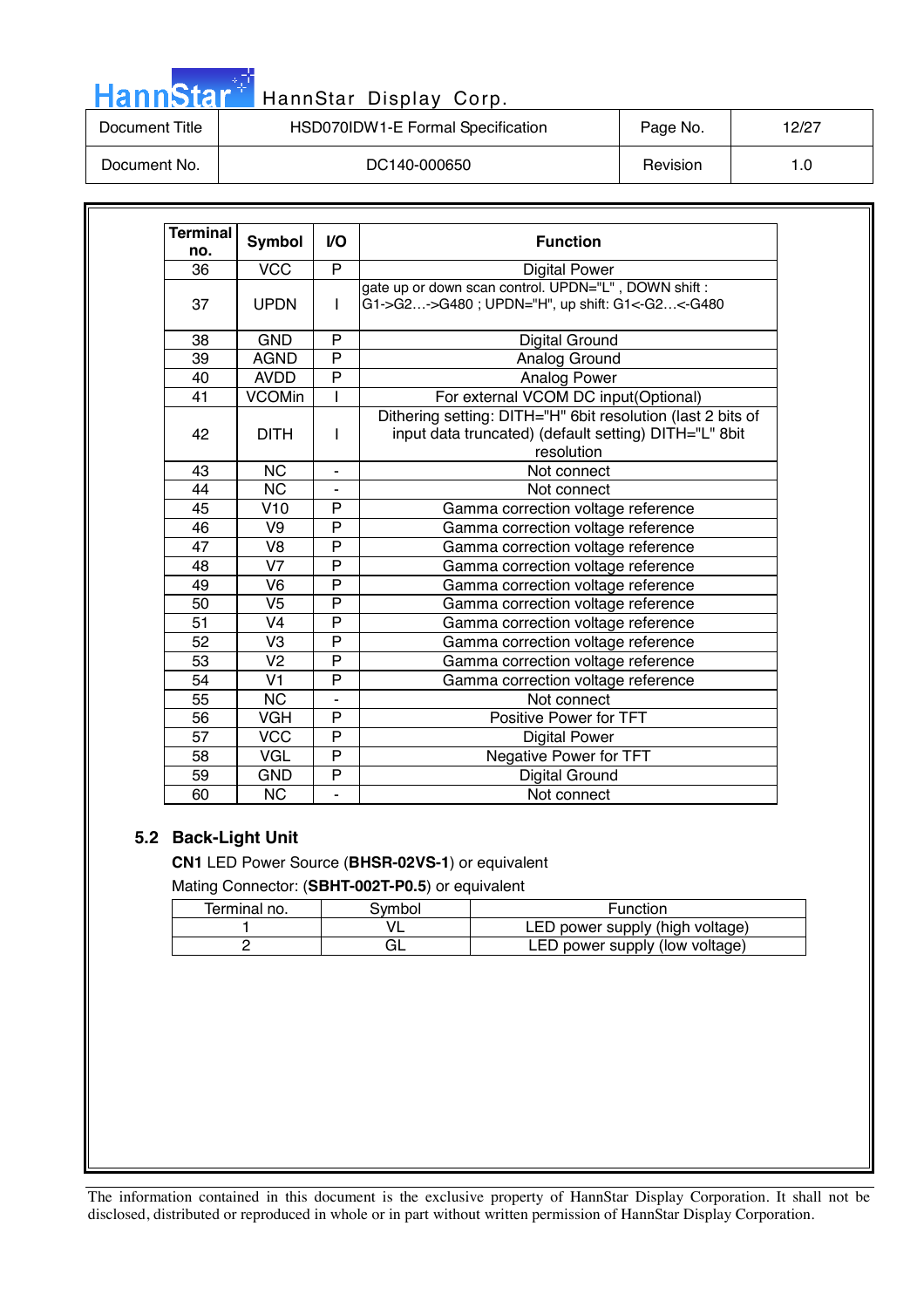

# HannStar<sup>t HannStar Display Corp.</sup>

| Document Title | HSD070IDW1-E Formal Specification | Page No. | 13/27 |
|----------------|-----------------------------------|----------|-------|
| Document No.   | DC140-000650                      | Revision | 1.0   |

# **6.0 ELECTRICAL CHARACTERISTICS 6.1 TFT LCD Module**

| Item                     | <b>Symbol</b>           | Min.     | Typ.           | Max.           | <b>Unit</b> | <b>Note</b>         |
|--------------------------|-------------------------|----------|----------------|----------------|-------------|---------------------|
|                          | Vcc                     | 2.7      | 3.0            | 3.5            | v           |                     |
|                          | V <sub>GH</sub>         | 14.5     | 15             | 20             | V           |                     |
| <b>Supply Voltage</b>    | VGL                     | $-10$    | $-7$           | $-6.5$         | V           |                     |
|                          | <b>AV</b> <sub>DD</sub> | 9.85     | 10             | 10.15          | $\vee$      |                     |
| <b>VCOM</b>              | <b>V</b> comin          | ۰        | 3.9            | $\blacksquare$ | V           |                     |
| Input signal             | $V_{iH}$                | 0.7 Vcc  | ۰              | <b>Vcc</b>     | V           | Note $(1)$          |
| voltage                  | $V_{iL}$                | $\Omega$ | $\blacksquare$ | 0.3 Vcc        | V           |                     |
|                          | $I_{DD}$                | ٠        | 5.426          | ٠              | mA          | $Vcc = 3.0V$        |
| Current of power         | ADD                     |          | 24.1           |                | mA          | $AVDD=10 V (Black)$ |
| supply                   | lсн                     | ۰        | 0.128          | ۰              | mA          | $VGH=15V$           |
|                          | lgL                     | ۰        | 0.344          | ٠              | mA          | $V_{GL} = -7V$      |
| Input level of<br>V1~V5  | Vx                      | AVDD/2-  |                | $AVDD-0.1$     | $\vee$      |                     |
| Input level of<br>V6~V10 | Vx                      | $0.1 -$  |                | AVDD/2-        | V           |                     |

Note (1): HSYNC, VSYNC, DE, Digital Data

Note (2): Be sure to apply the power voltage as the power sequence spec.

Note (3): DGND=AGND=0V,)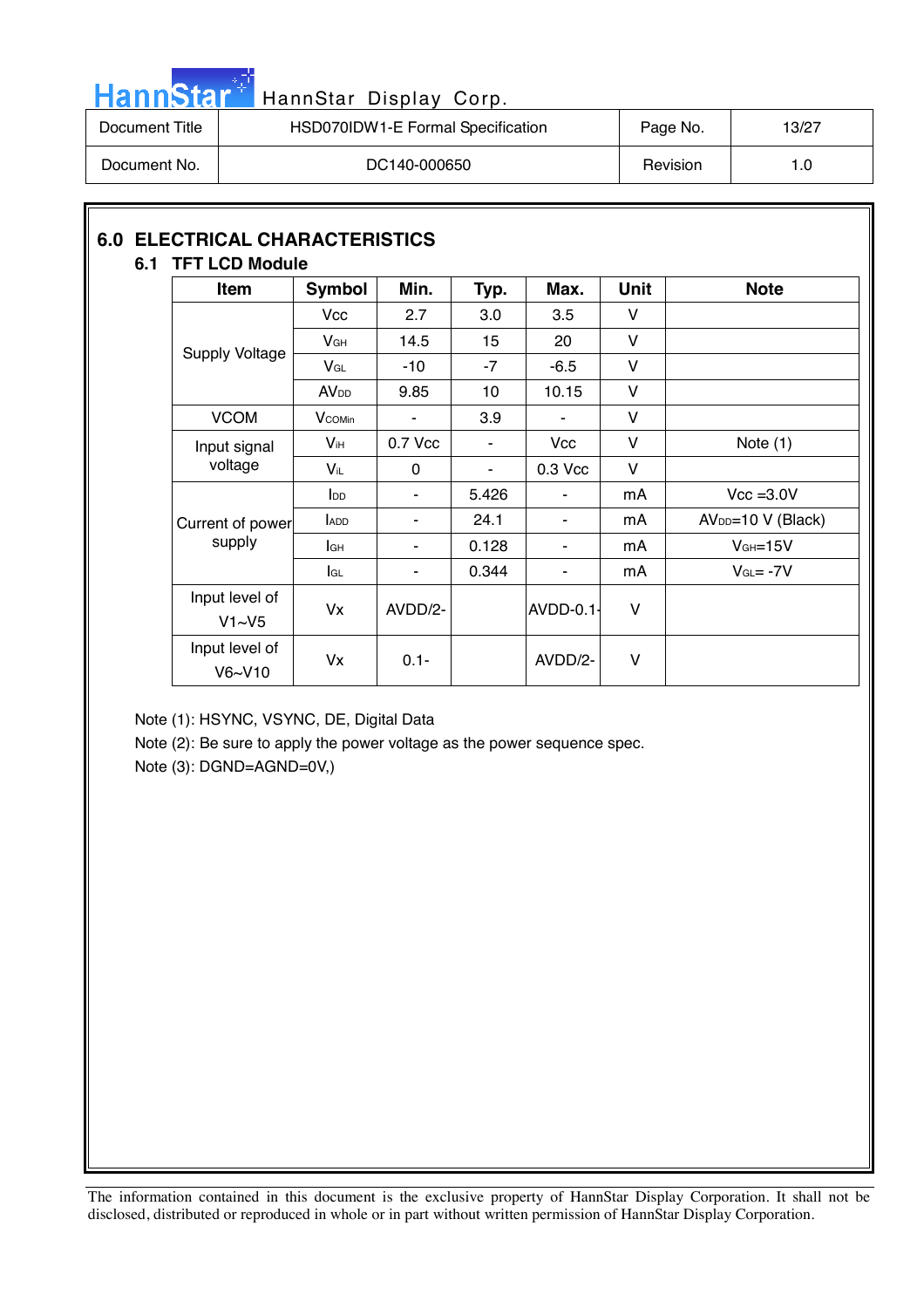| <b>HannStar</b>                                                                                                                                                                                                                                                                                                                                                                                                                                                                                                                                                                                                                                                                                                                                                                                                                                                                                                  | HannStar Display Corp.                                                                                                        |        |                                   |      |      |          |             |
|------------------------------------------------------------------------------------------------------------------------------------------------------------------------------------------------------------------------------------------------------------------------------------------------------------------------------------------------------------------------------------------------------------------------------------------------------------------------------------------------------------------------------------------------------------------------------------------------------------------------------------------------------------------------------------------------------------------------------------------------------------------------------------------------------------------------------------------------------------------------------------------------------------------|-------------------------------------------------------------------------------------------------------------------------------|--------|-----------------------------------|------|------|----------|-------------|
| Document Title                                                                                                                                                                                                                                                                                                                                                                                                                                                                                                                                                                                                                                                                                                                                                                                                                                                                                                   |                                                                                                                               |        | HSD070IDW1-E Formal Specification |      |      | Page No. | 14/27       |
| Document No.                                                                                                                                                                                                                                                                                                                                                                                                                                                                                                                                                                                                                                                                                                                                                                                                                                                                                                     | DC140-000650                                                                                                                  |        |                                   |      |      |          | 1.0         |
| 6.2 Back-Light Unit<br>Item                                                                                                                                                                                                                                                                                                                                                                                                                                                                                                                                                                                                                                                                                                                                                                                                                                                                                      | The backlight system is an edge-lighting type with 27 LED.<br>The characteristic of the LED is shown in the following tables. | Symbol | Min.                              | Typ. | Max. | Unit     | <b>Note</b> |
|                                                                                                                                                                                                                                                                                                                                                                                                                                                                                                                                                                                                                                                                                                                                                                                                                                                                                                                  |                                                                                                                               |        |                                   |      |      |          |             |
|                                                                                                                                                                                                                                                                                                                                                                                                                                                                                                                                                                                                                                                                                                                                                                                                                                                                                                                  |                                                                                                                               |        |                                   |      |      |          |             |
| <b>LED</b> current<br>IL<br>180<br>(2)<br>mA<br>10.5<br>$\vee$<br><b>LED</b> voltage<br>VL<br>Operating LED life time<br>Hr<br>20,000<br>Hour<br>(1)(2)<br><b>LCD MODULE</b><br><b>Black</b><br><b>Power Supply</b><br>$\mathbf{1}$<br>WHITE(Ground)<br>$\overline{2}$<br>A<br>Note (1) LED life time (Hr) can be defined as the time in which it continues to<br>operate under the condition: Ta=25 $\pm$ 3 °C, typical IL value indicated in<br>the above table until the brightness becomes less than 50%.<br>Note (2) The "LED life time" is defined as the module brightness decrease to<br>50% original brightness at Ta=25°C and IL=180mA. The LED lifetime<br>could be decreased if operating IL is larger than 180mA. The constant<br>current driving method is suggested.<br><u> ᄴ我书也</u><br>ᄴ᠊ᡭᡰ᠊᠊ᡭᡰ᠆ᡭᡰ᠊᠊᠊᠊᠊᠊ᢆ<br>$\sum_{k=1}^{\infty}$ LED 9<br>灬 <del>"</del> ѷ⊢҂҅⊢<br><b>LED Light Bar Circuit</b> |                                                                                                                               |        |                                   |      |      |          |             |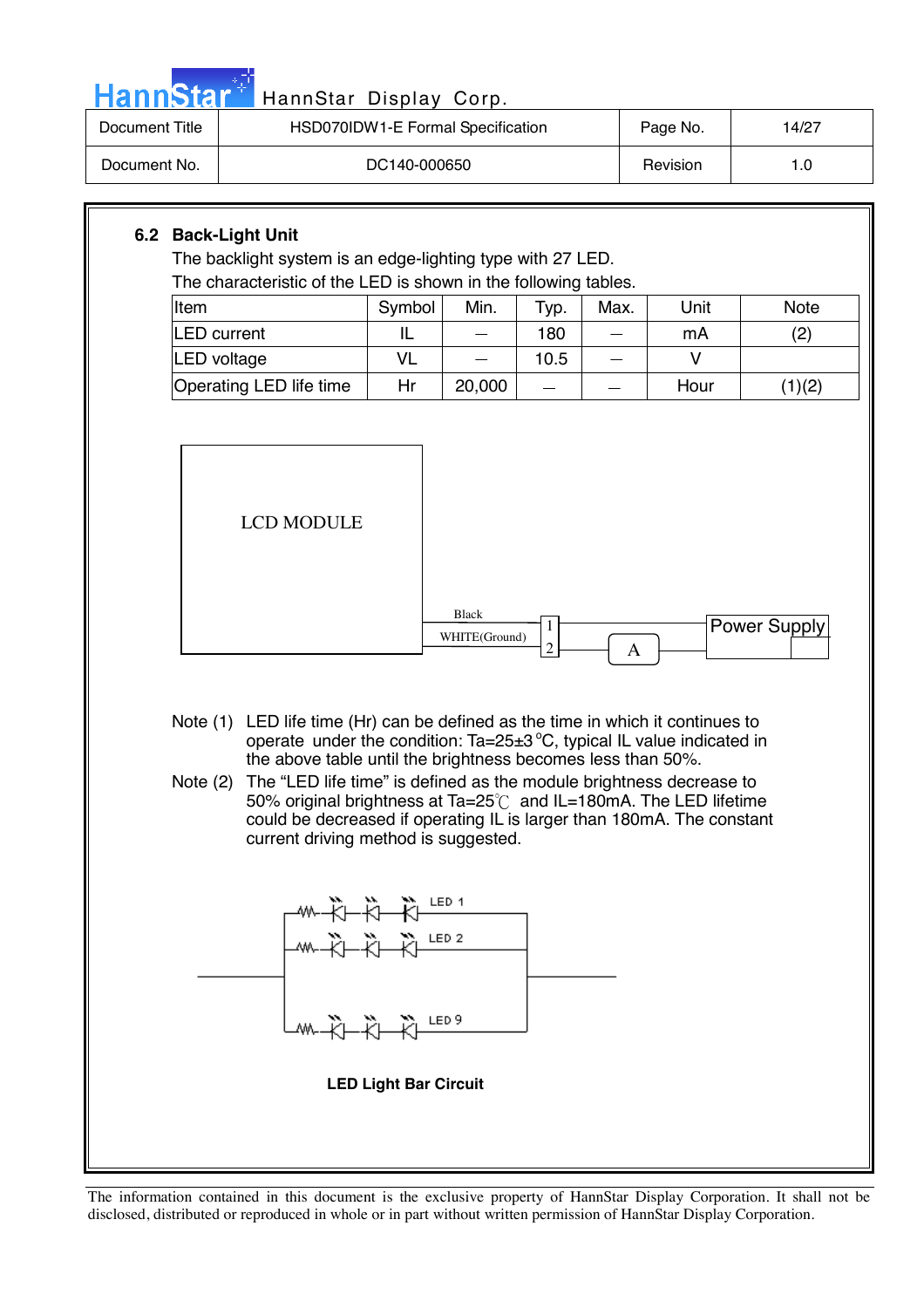| <b>HannStar</b> | HannStar Display Corp.            |          |       |
|-----------------|-----------------------------------|----------|-------|
| Document Title  | HSD070IDW1-E Formal Specification | Page No. | 15/27 |
| Document No.    | DC140-000650                      | Revision | 1.0   |

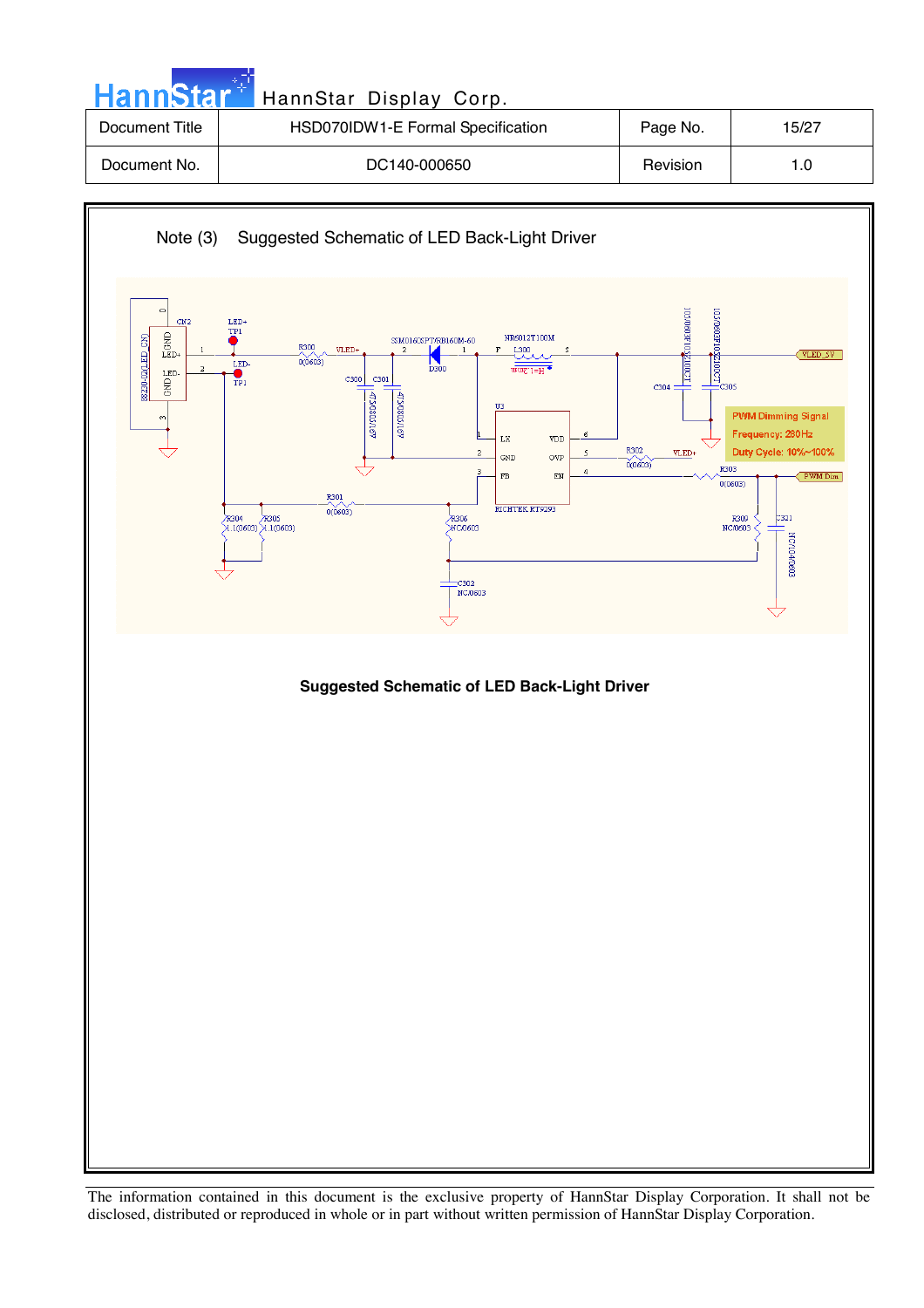

# HannStar<sup>t HannStar Display Corp.</sup>

| Document Title | HSD070IDW1-E Formal Specification | Page No. | 16/27 |
|----------------|-----------------------------------|----------|-------|
| Document No.   | DC140-000650                      | Revision | 1.0   |

# **6.3 AC Characteristics**

| <b>Item</b>             | <b>Symbol</b> | Min. | Typ. | Max. | <b>Unit</b>          | <b>Note</b> |
|-------------------------|---------------|------|------|------|----------------------|-------------|
| DCLK cycle time         | Tcph          | 25   |      |      | ns                   |             |
| <b>DCLK</b> frequency   | fclk          |      | 30   | 40   | <b>MHz</b>           |             |
| DCLK pulse duty         | <b>Tcwh</b>   | 40   | 50   | 60   | $\frac{1}{\sqrt{2}}$ |             |
| VSD setup time          | Tvst          | 8    |      |      | ns                   |             |
| VSD hold time           | Tyhd          | 8    |      |      | ns                   |             |
| HSD setup time          | Thst          | 8    |      |      | ns                   |             |
| <b>HSD hold time</b>    | <b>Thhd</b>   | 8    |      |      | ns                   |             |
| Data setup time         | Tdsu          | 8    |      |      | ns                   |             |
| Data hold time          | <b>Tdhd</b>   | 8    |      |      | ns                   |             |
| DE setup time           | Tesu          | 8    |      |      | ns                   |             |
| DE hold time            | Tehd          | 8    |      |      | ns                   |             |
| Horizontal display area | thd           |      | 800  |      | Tcph                 |             |
| HSD period time         | th            |      | 928  |      | Tcph                 |             |
| HSD pulse width         | thpw          | 1    | 48   |      | Tcph                 |             |
| HSD back porch          | thb           |      | 40   |      | Tcph                 |             |
| <b>HSD</b> front porch  | thfp          |      | 40   |      | Tcph                 |             |
| Vertical display area   | tvd           |      | 480  |      | th                   |             |
| VSD period time         | tv            |      | 525  |      | th                   |             |
| VSD pulse width         | tvpw          |      | 3    |      | th                   |             |
| VSD back porch          | tvb           |      | 29   |      | th                   |             |
| VSD front porch         | tvfp          |      | 13   |      | th                   |             |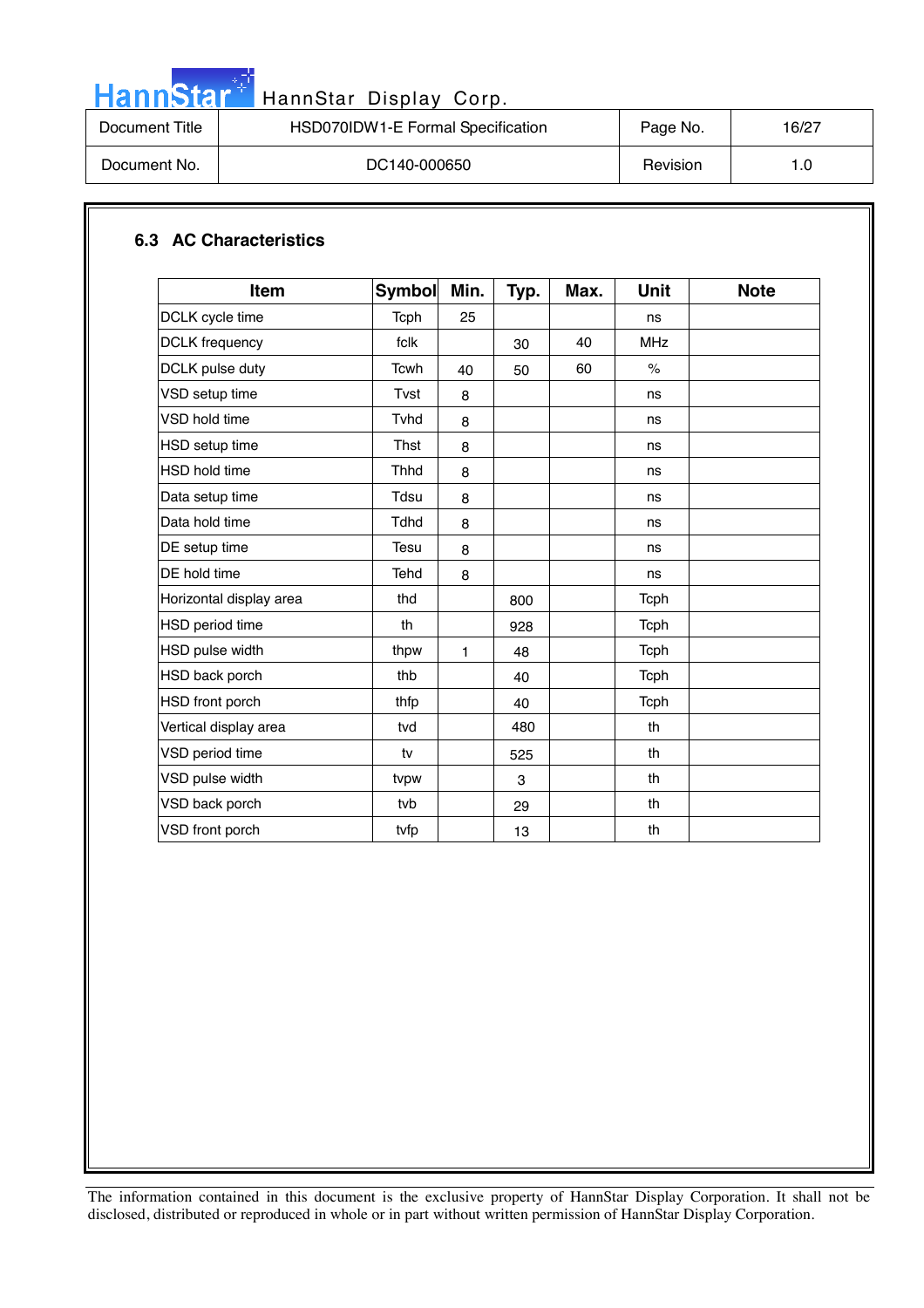| <b>HannStar</b> | HannStar Display Corp.            |          |       |
|-----------------|-----------------------------------|----------|-------|
| Document Title  | HSD070IDW1-E Formal Specification | Page No. | 17/27 |
| Document No.    | DC140-000650                      | Revision | 1.0   |



The information contained in this document is the exclusive property of HannStar Display Corporation. It shall not be disclosed, distributed or reproduced in whole or in part without written permission of HannStar Display Corporation.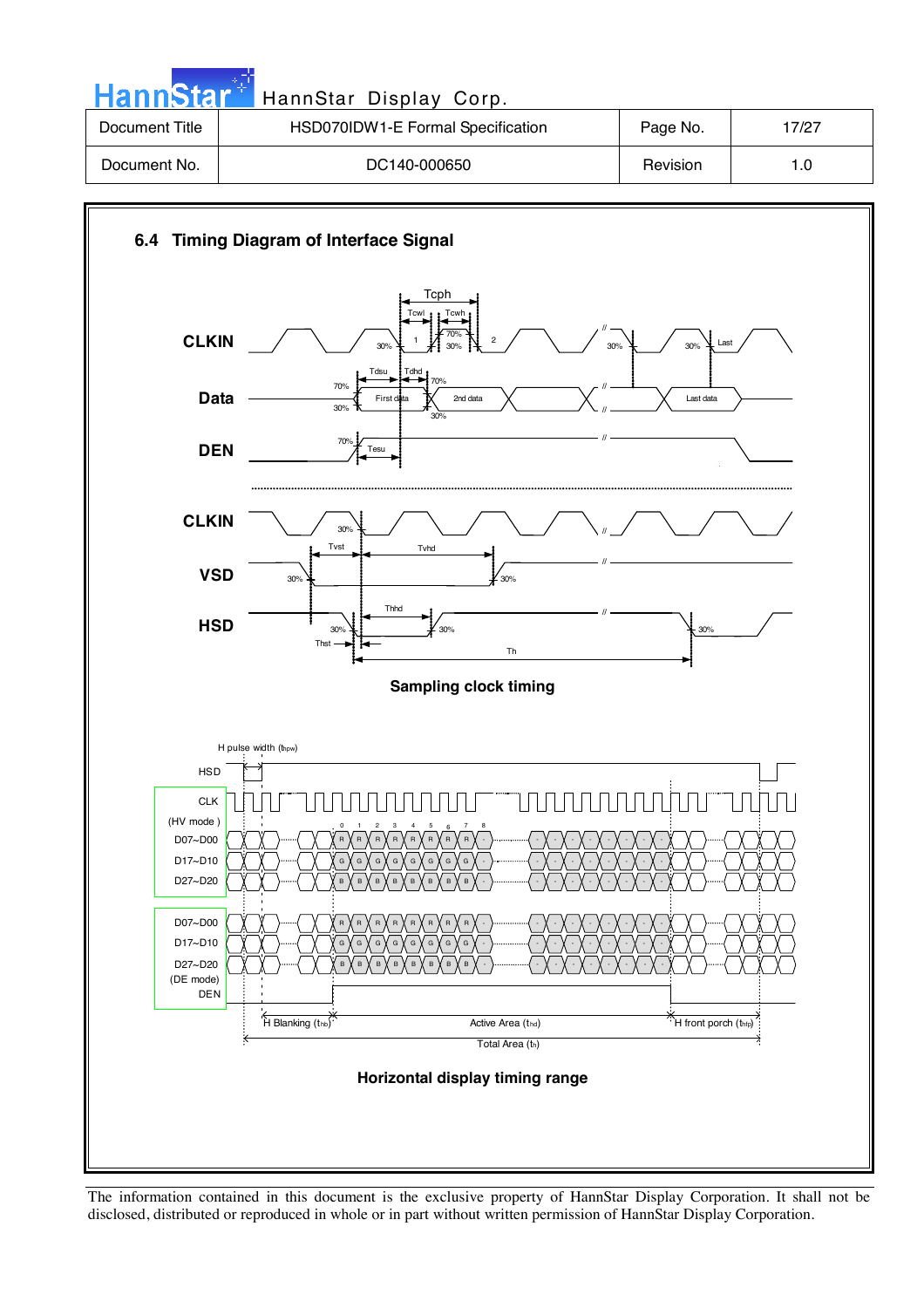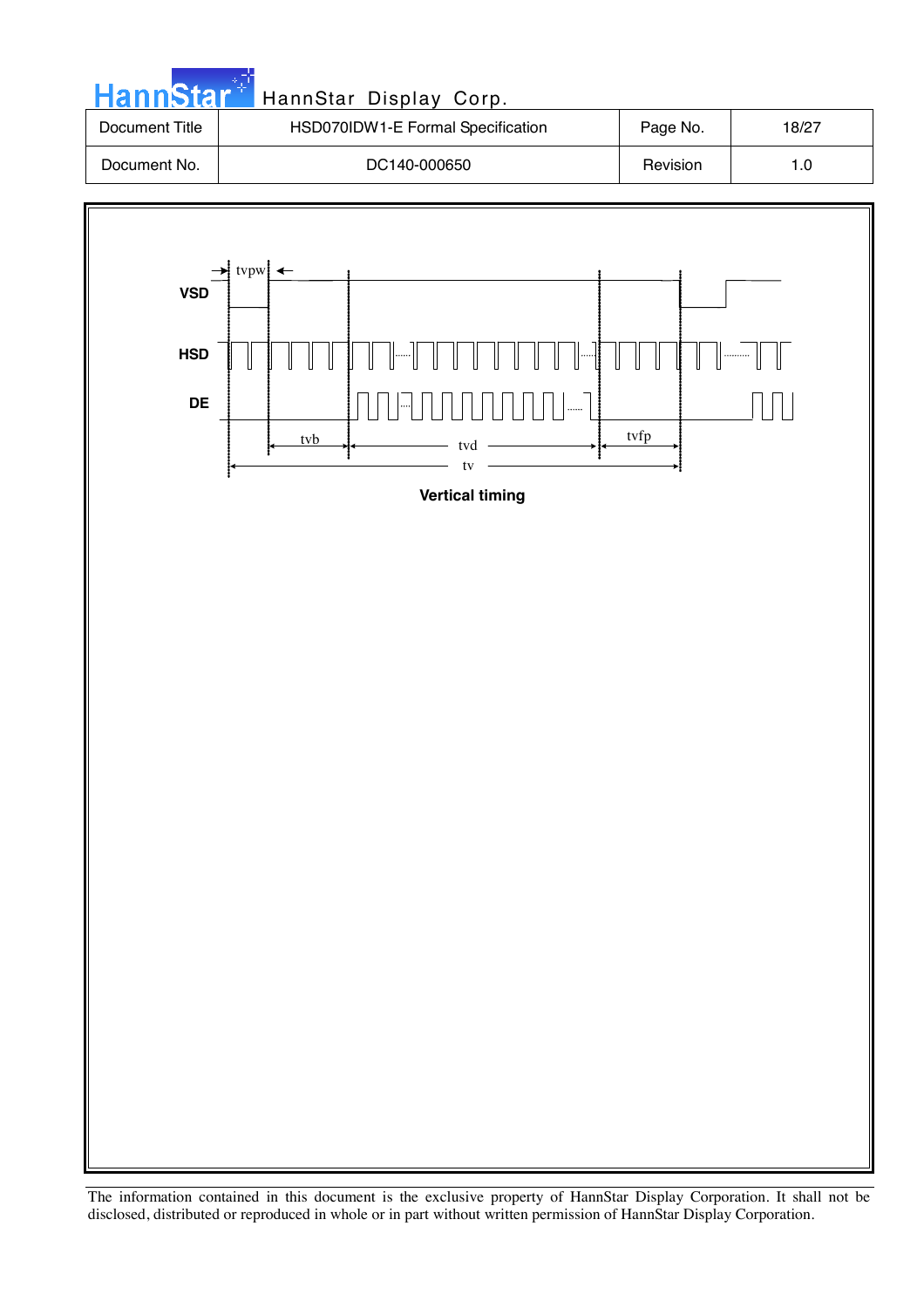

T2

T

| Item           | Min. | Typ. | Max. | Unit |
|----------------|------|------|------|------|
| T0             | 0.5  |      | 20   | msec |
| T1             | l6   |      |      | msec |
| T <sub>2</sub> | 20   |      |      | msec |
| T <sub>3</sub> |      |      |      | msec |
| T4             |      |      |      | msec |
| T <sub>5</sub> |      |      |      | msec |

 $\rm VGL$ 

 $T3$ 

 $T<sub>2</sub>$ 

 $T=0$ 



Power On Sequence: VCC-> AVDD -> VGL -> VGH -> Data -> B/L Power Off Sequence: B/L-> Data -> VGH -> VGL -> AVDD -> VCC

Notes: Data include R0~R7, G0~G7, B0~B7, HSD, VSD, DCLK, SHLR, UPDN**,** DE MODE, RSTB, STBYB, SHLR, UPDN, DITH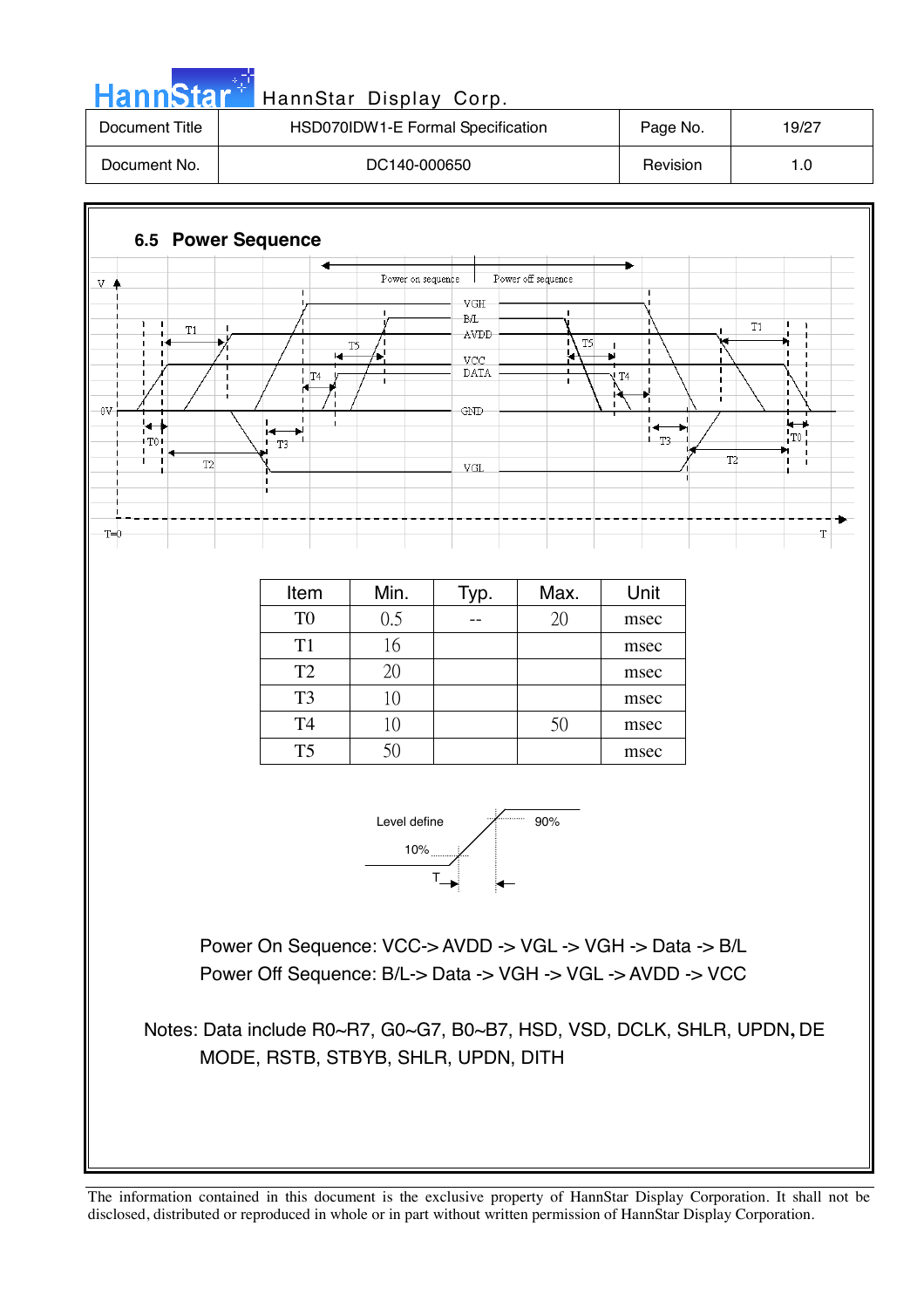| <b>HannStar</b> 1 | HannStar Display Corp.            |          |       |
|-------------------|-----------------------------------|----------|-------|
| Document Title    | HSD070IDW1-E Formal Specification | Page No. | 20/27 |
| Document No.      | DC140-000650                      | Revision | 1.0   |
|                   |                                   |          |       |

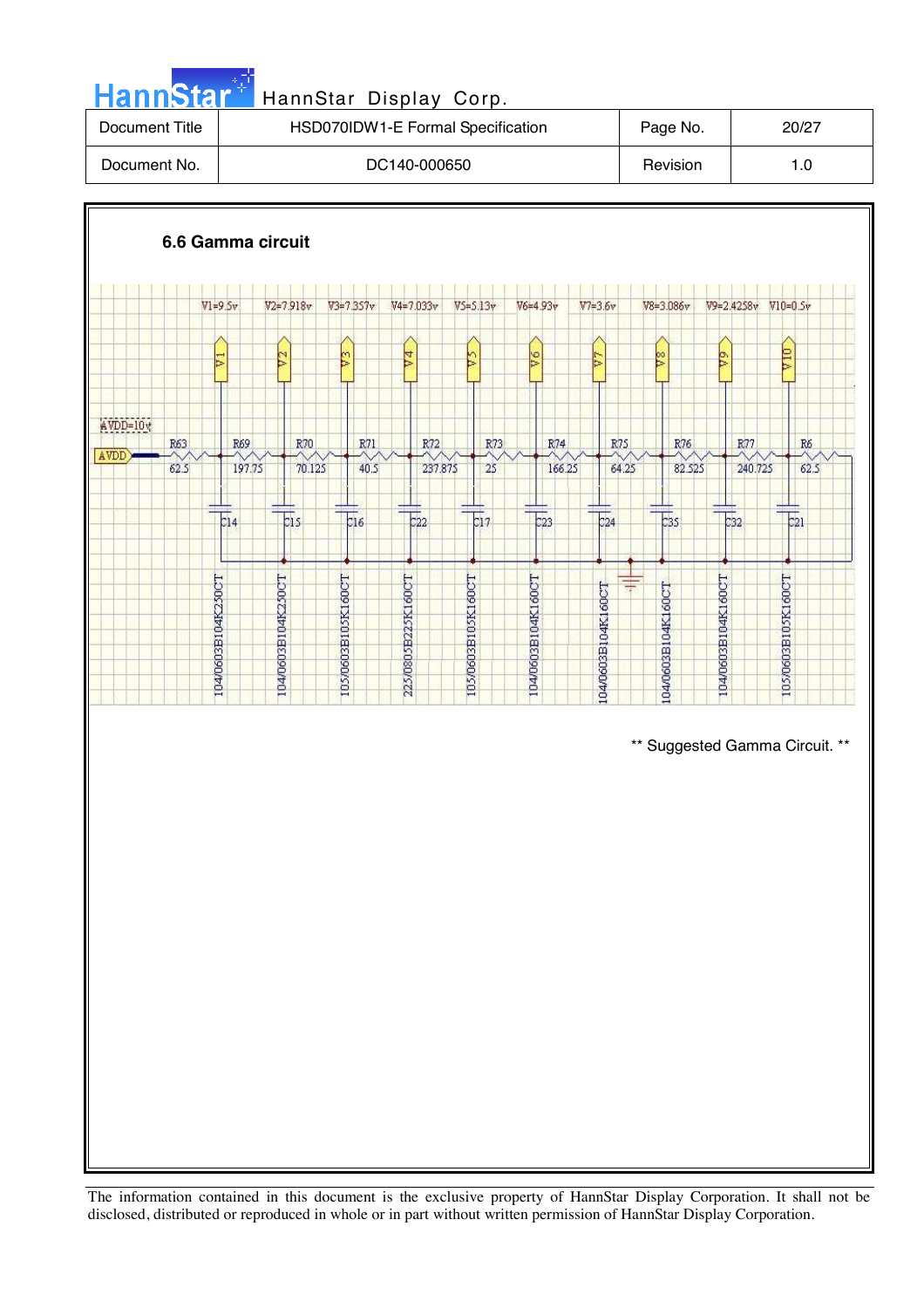| <b>HannStar</b> * | HannStar Display Corp.            |          |       |
|-------------------|-----------------------------------|----------|-------|
| Document Title    | HSD070IDW1-E Formal Specification | Page No. | 21/27 |
| Document No.      | DC140-000650                      | Revision | 1.0   |

m.

| No.            | <b>Item</b>                                       | <b>Conditions</b>                                  | <b>Remark</b>    |
|----------------|---------------------------------------------------|----------------------------------------------------|------------------|
|                | <b>High Temperature Storage</b>                   | Ta= $+80^{\circ}$ C, 240hrs                        |                  |
| $\overline{2}$ | Low Temperature Storage                           | Ta= $-30^{\circ}$ C, 240hrs                        |                  |
| 3              | <b>High Temperature Operation</b>                 | Ta=+70 $\mathrm{^{\circ}C}$ , 240hrs               |                  |
| 4              | Low Temperature Operation                         | Ta=-20°C, 240hrs                                   |                  |
| 5              | High Temperature and High Humidity<br>(operation) | Ta=+60°C, 90%RH, 240hrs                            |                  |
| 6              | Thermal Cycling Test (non operation)              | -30°C(30min) $\rightarrow$ +80°C(30min), 200cycles |                  |
| 7              | Electrostatic Discharge                           | $\pm$ 200V,200pF(0 $\Omega$ ) 1 time/each terminal |                  |
| 8              | Vibration                                         | 1.Random:                                          |                  |
|                |                                                   | 1.04Grms, 5~500Hz, X/Y/Z,                          |                  |
|                |                                                   | 30min/each direction                               |                  |
|                |                                                   | 2. Sine:                                           |                  |
|                |                                                   | Freq. Range: 8~33.3Hz                              |                  |
|                |                                                   | Stoke: 1.3mm                                       |                  |
|                |                                                   | Sweep: 2.9G, 33.3~400Hz                            |                  |
|                |                                                   | X/Z: 2hr, Y: 4hr, cyc: 15min                       |                  |
| 9              | Shock                                             | 100G, 6ms, ±X, ±Y, ±Z                              | JIS C7021, A-10  |
|                |                                                   | 3 time for each direction                          | (Condition A)    |
|                | 10 Vibration (with carton)                        | Random: 0.015G^2/Hz, 5~200Hz                       |                  |
|                |                                                   | -6dB/Octave, 200~400Hz                             |                  |
|                |                                                   | XYZ each direction: 2hr                            |                  |
|                | 11 Drop (with carton)                             | Height: 60cm                                       | <b>JIS Z0202</b> |
|                |                                                   | 1 corner, 3 edges, 6 surfaces                      |                  |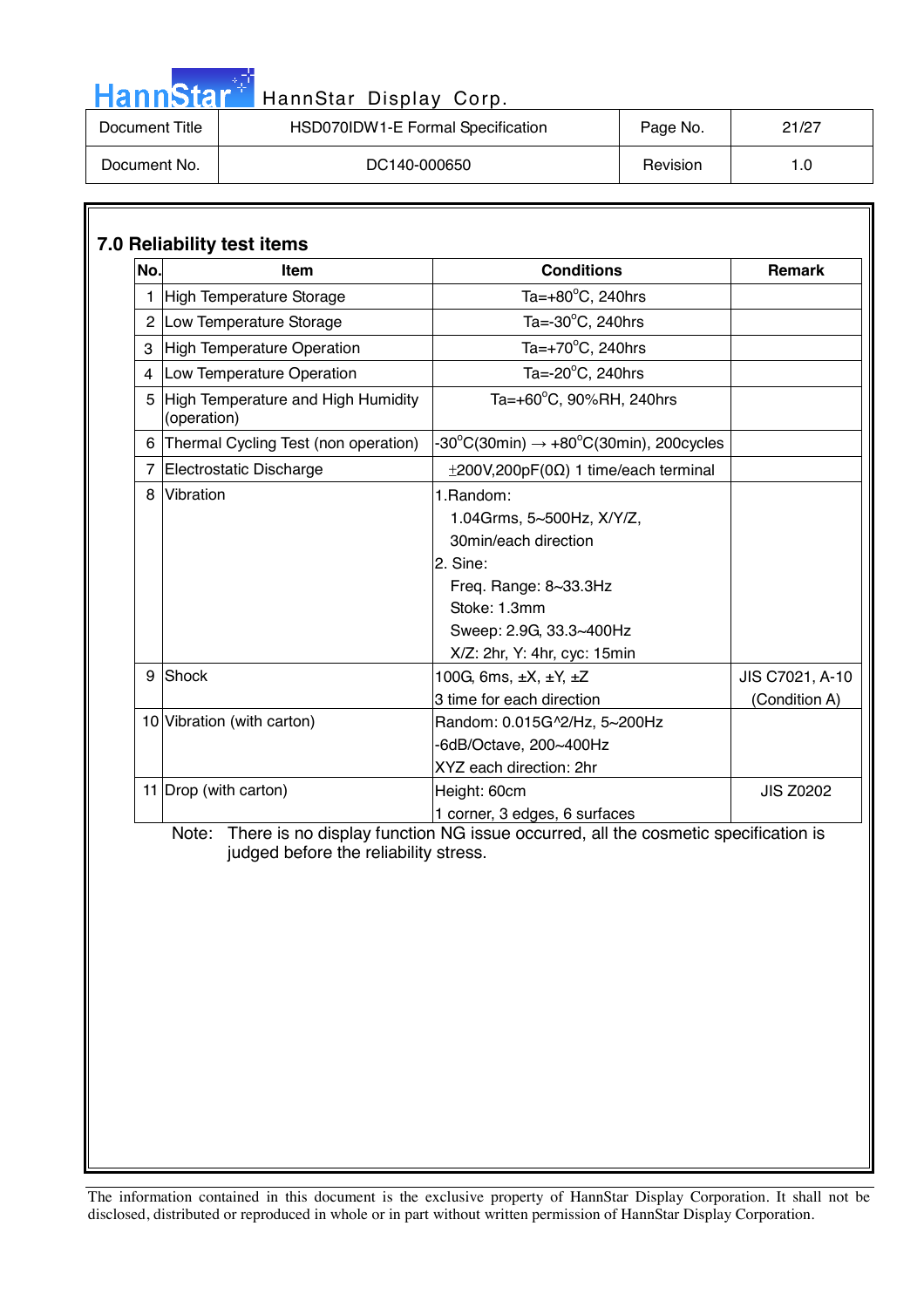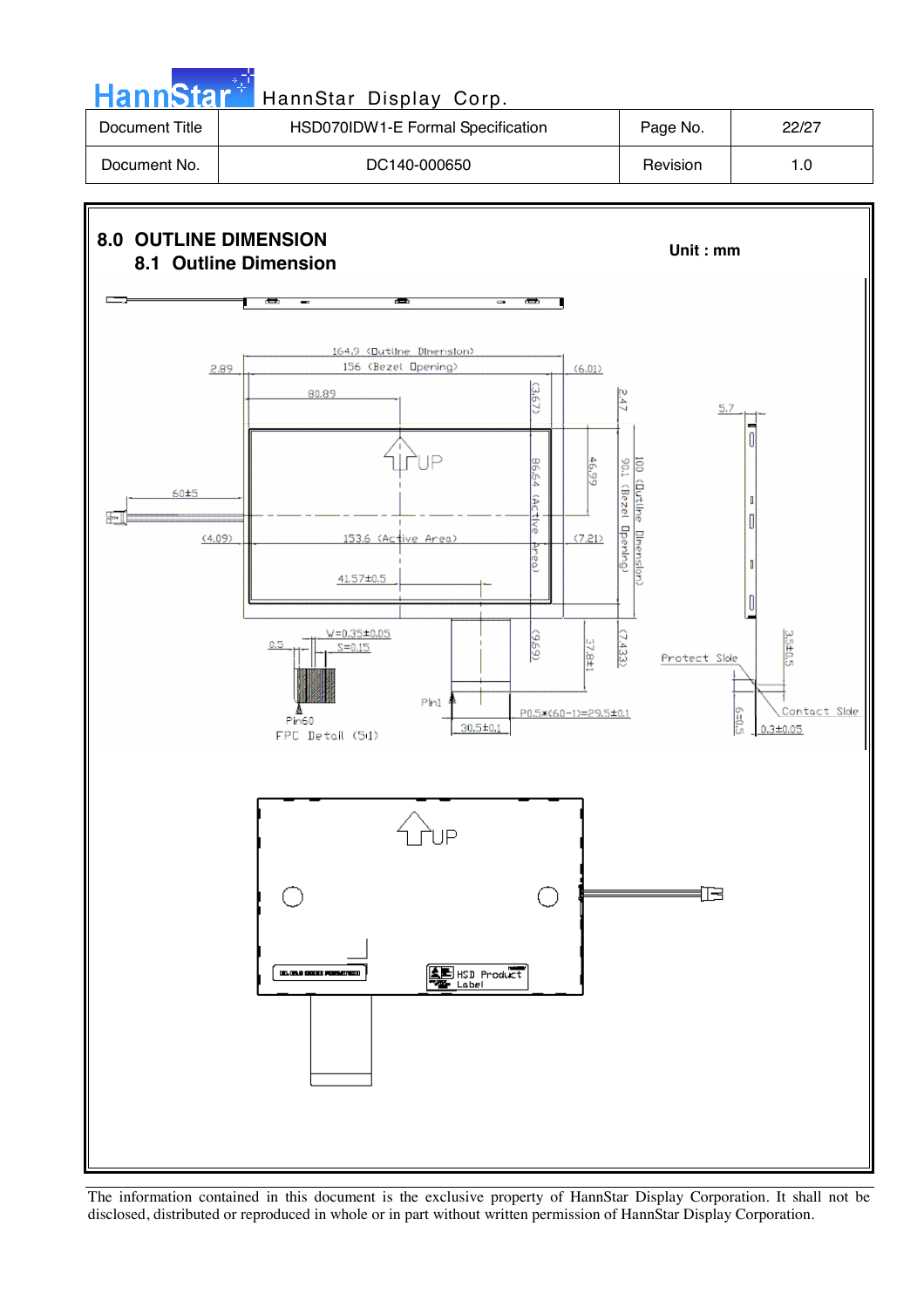| <b>HannStar</b> <sup>+1</sup> | HannStar Display Corp.            |          |       |
|-------------------------------|-----------------------------------|----------|-------|
| Document Title                | HSD070IDW1-E Formal Specification | Page No. | 23/27 |
| Document No.                  | DC140-000650                      | Revision | 1.0   |
|                               |                                   |          |       |

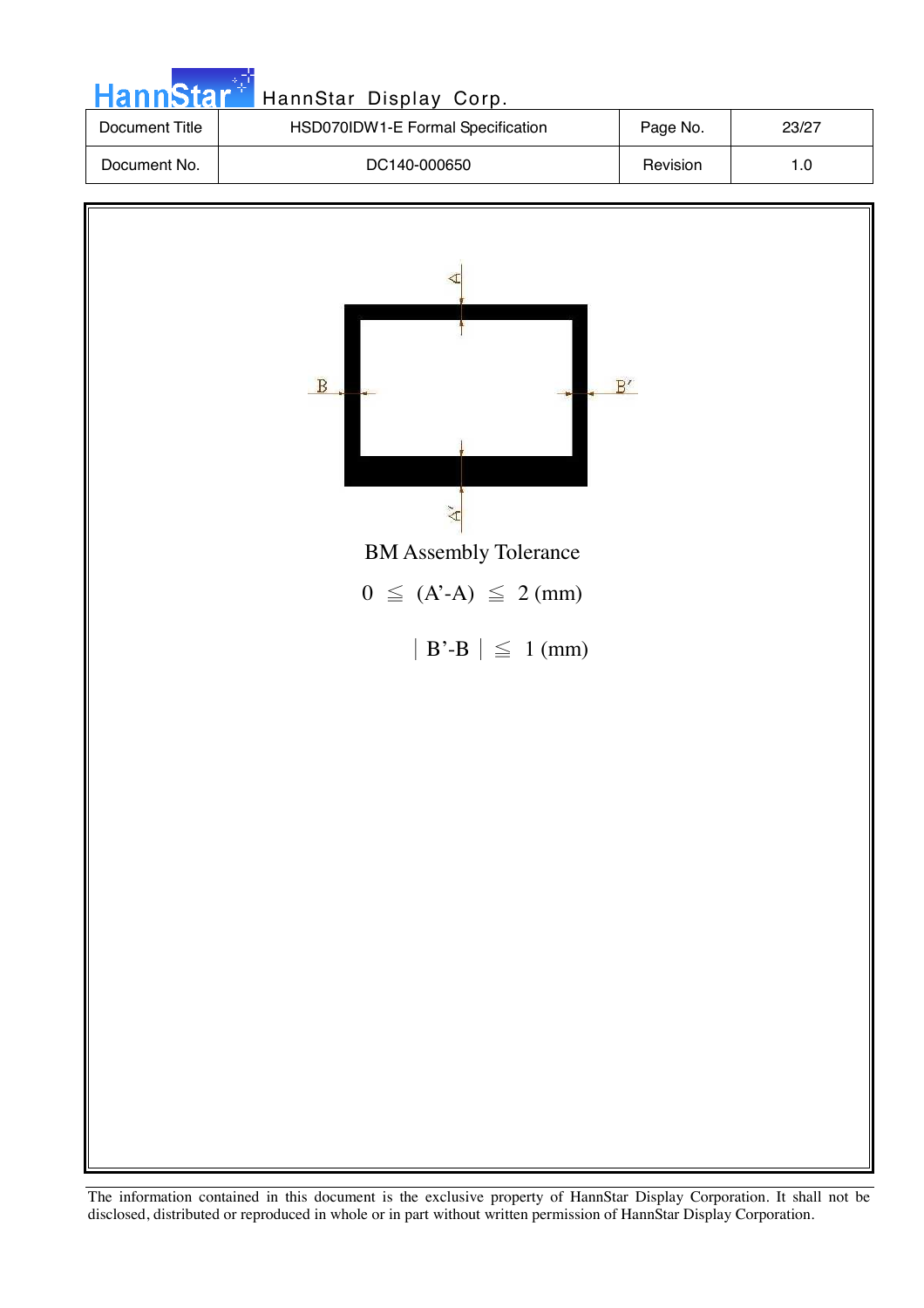| HannStar <sup>4</sup><br>HannStar Display Corp.                                                                                                                                                                                                                                                                                      |                                                                                                                                                                                                                               |                        |                                                                                    |                        |                                        |                                      |                                                            |                               |           |          |           |                     |
|--------------------------------------------------------------------------------------------------------------------------------------------------------------------------------------------------------------------------------------------------------------------------------------------------------------------------------------|-------------------------------------------------------------------------------------------------------------------------------------------------------------------------------------------------------------------------------|------------------------|------------------------------------------------------------------------------------|------------------------|----------------------------------------|--------------------------------------|------------------------------------------------------------|-------------------------------|-----------|----------|-----------|---------------------|
| Document Title                                                                                                                                                                                                                                                                                                                       |                                                                                                                                                                                                                               |                        |                                                                                    |                        |                                        | HSD070IDW1-E Formal Specification    |                                                            |                               | Page No.  |          |           | 24/27               |
| Document No.                                                                                                                                                                                                                                                                                                                         |                                                                                                                                                                                                                               | DC140-000650           |                                                                                    |                        |                                        |                                      |                                                            |                               |           | Revision |           | 1.0                 |
| 9.0 LOT MARK<br>9.1 Lot Mark<br>$\mathbf{1}$<br>Code 1,2,3,4,5,6: HannStar internal flow control code.<br>Code 7: production location.<br>Code 8: production year.<br>Code 9: production month.<br>Code 10,11,12,13,14,15: serial number.<br>Note (1) Production Year: Code 8 is defined by the last number of the year, for example | $\overline{2}$<br>3                                                                                                                                                                                                           | $\overline{4}$         | 5                                                                                  | 6                      | 7                                      | 8<br>9                               | 10 <sup>°</sup>                                            | 11                            | 12        | 13       | 15<br>14  |                     |
| Year                                                                                                                                                                                                                                                                                                                                 | 2001                                                                                                                                                                                                                          | 2002                   | 2003                                                                               |                        | 2004                                   | 2005                                 | 2006                                                       | 2007                          |           | 2008     | 2009      | 2010                |
| Mark                                                                                                                                                                                                                                                                                                                                 | $\mathbf{1}$                                                                                                                                                                                                                  | $\overline{2}$         |                                                                                    | 3                      | $\overline{4}$                         | 5                                    | 6                                                          | $\overline{7}$                |           | 8        | 9         | $\mathbf 0$         |
| Note (2) Production Month<br>Month<br><b>Mark</b><br>9.2 Detail of Lot Mark                                                                                                                                                                                                                                                          | Jan.<br>1<br>(1) Below label is attached on the backside of the LCD module. See Section 8.0: Outline<br>Dimension.<br>(2) The detail of Lot Mark is attached as below.<br>(3) This is subject to change without prior notice. | Feb.<br>$\overline{2}$ | Mar.<br>3<br>Baliart<br>Geboort<br>TWE<br><i><b>APPROVED</b></i><br><b>E212246</b> | Apr.<br>$\overline{4}$ | May.<br>5<br>HSD070IDW1<br><b>Rev:</b> | Jun.<br>6<br>c<br>$\circ$<br>$\circ$ | Jul.<br>$\overline{7}$<br>-Е<br>$\circ$<br>$\circ$ $\circ$ | Aug.<br>8<br>HannStar<br>6 AO | Sep.<br>9 | Oct<br>A | Nov.<br>B | Dec.<br>$\mathsf C$ |
|                                                                                                                                                                                                                                                                                                                                      |                                                                                                                                                                                                                               |                        |                                                                                    |                        |                                        |                                      |                                                            |                               |           |          |           |                     |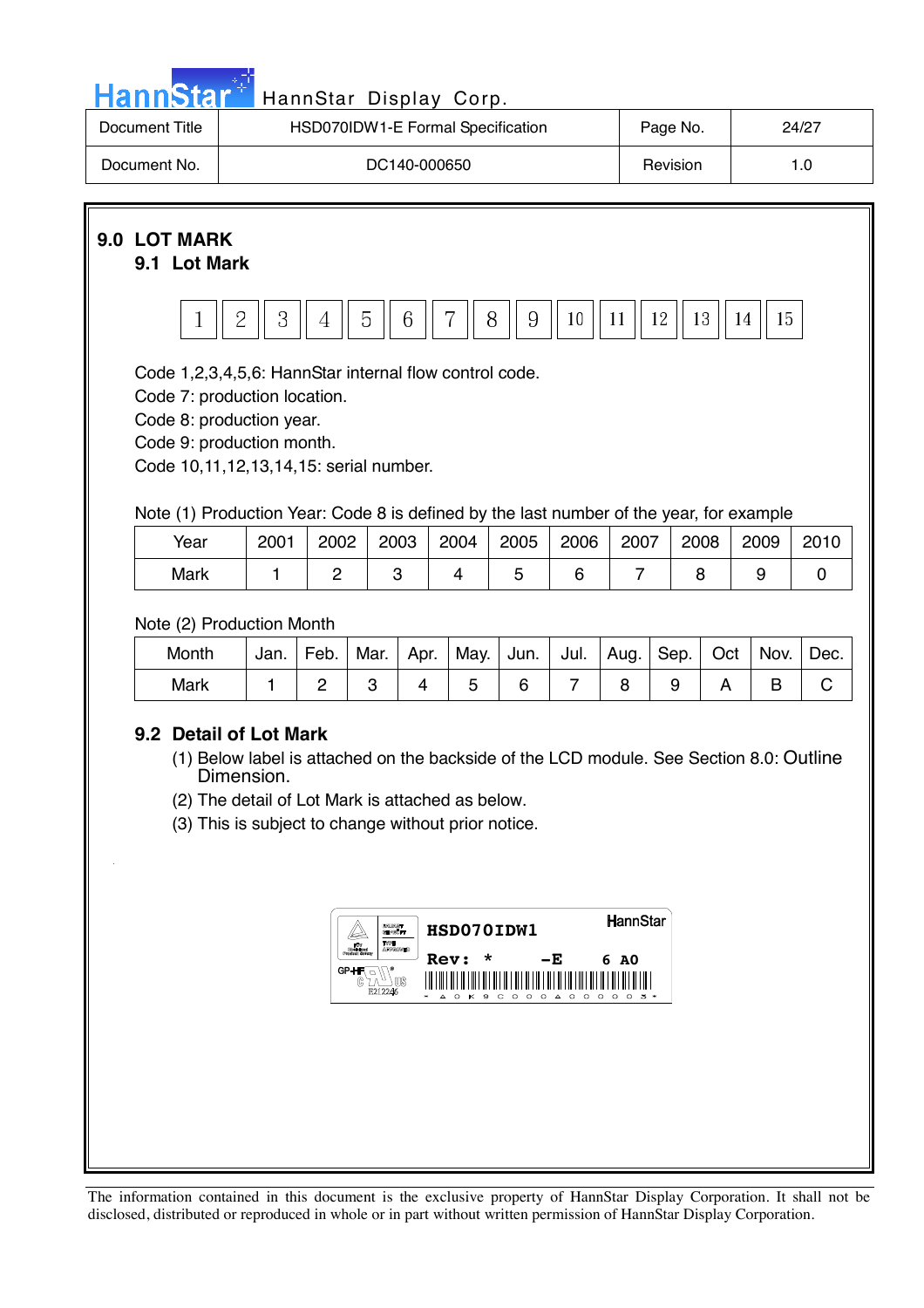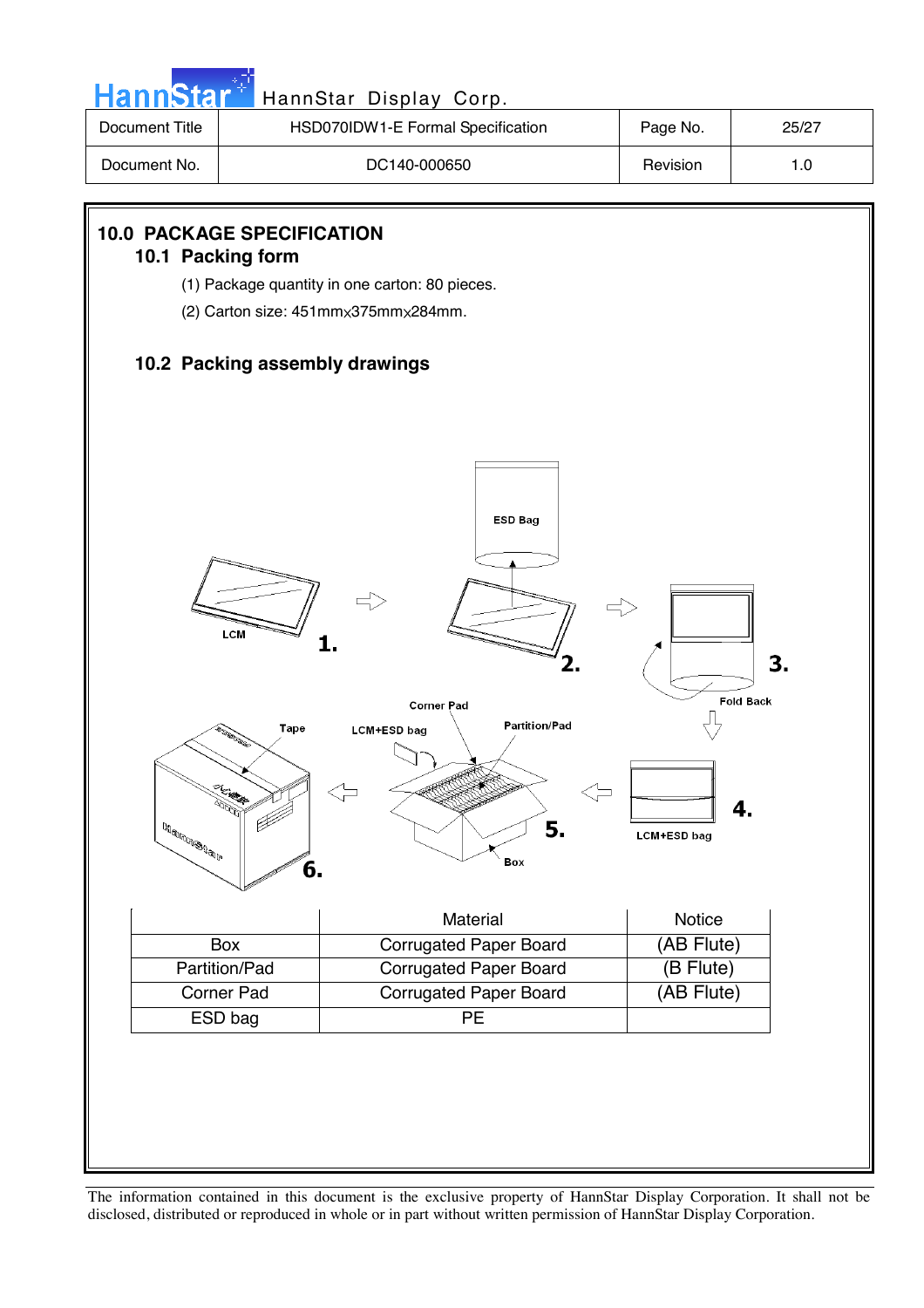| <b>anns</b> |  |
|-------------|--|
|-------------|--|

# annStar Display Corp.

| Document Title | HSD070IDW1-E Formal Specification | Page No. | 26/27 |
|----------------|-----------------------------------|----------|-------|
| Document No.   | DC140-000650                      | Revision | 1.0   |

# **11.0 GENERAL PRECAUTION**

# **11.1 Use Restriction**

This product is not authorized for use in life supporting systems, aircraft navigation control systems, military systems and any other application where performance failure could be life threatening or otherwise catastrophic.

# **11.2 Disassembling or Modification**

 Do not disassemble or modify the module. It may damage sensitive parts inside LCD module, and may cause scratches or dust on the display. HannStar does not warrant the module, if customers disassemble or modify the module.

# **11.3 Breakage of LCD Panel**

- 11.3.1.If LCD panel is broken and liquid crystal spills out, do not ingest or inhale liquid crystal, and do not contact liquid crystal with skin.
- 11.3.2. If liquid crystal contacts mouth or eyes, rinse out with water immediately.
- 11.3.3. If liquid crystal contacts skin or cloths, wash it off immediately with alcohol and rinse thoroughly with water.
- 11.3.4. Handle carefully with chips of glass that may cause injury, when the glass is broken.

# **11.4 Electric Shock**

- 11.4.1. Disconnect power supply before handling LCD module.
- 11.4.2. Do not pull or fold the LED cable.
- 11.4.3. Do not touch the parts inside LCD modules and the fluorescent LED's connector or cables in order to prevent electric shock.

# **11.5 Absolute Maximum Ratings and Power Protection Circuit**

- 11.5.1. Do not exceed the absolute maximum rating values, such as the supply voltage variation, input voltage variation, variation in parts' parameters, environmental temperature, etc., otherwise LCD module may be damaged.
- 11.5.2. Please do not leave LCD module in the environment of high humidity and high temperature for a long time.
- 11.5.3. It's recommended to employ protection circuit for power supply.

# **11.6 Operation**

- 11.6.1 Do not touch, push or rub the polarizer with anything harder than HB pencil lead.
- 11.6.2 Use fingerstalls of soft gloves in order to keep clean display quality, when persons handle the LCD module for incoming inspection or assembly.
- 11.6.3 When the surface is dusty, please wipe gently with absorbent cotton or other soft material.